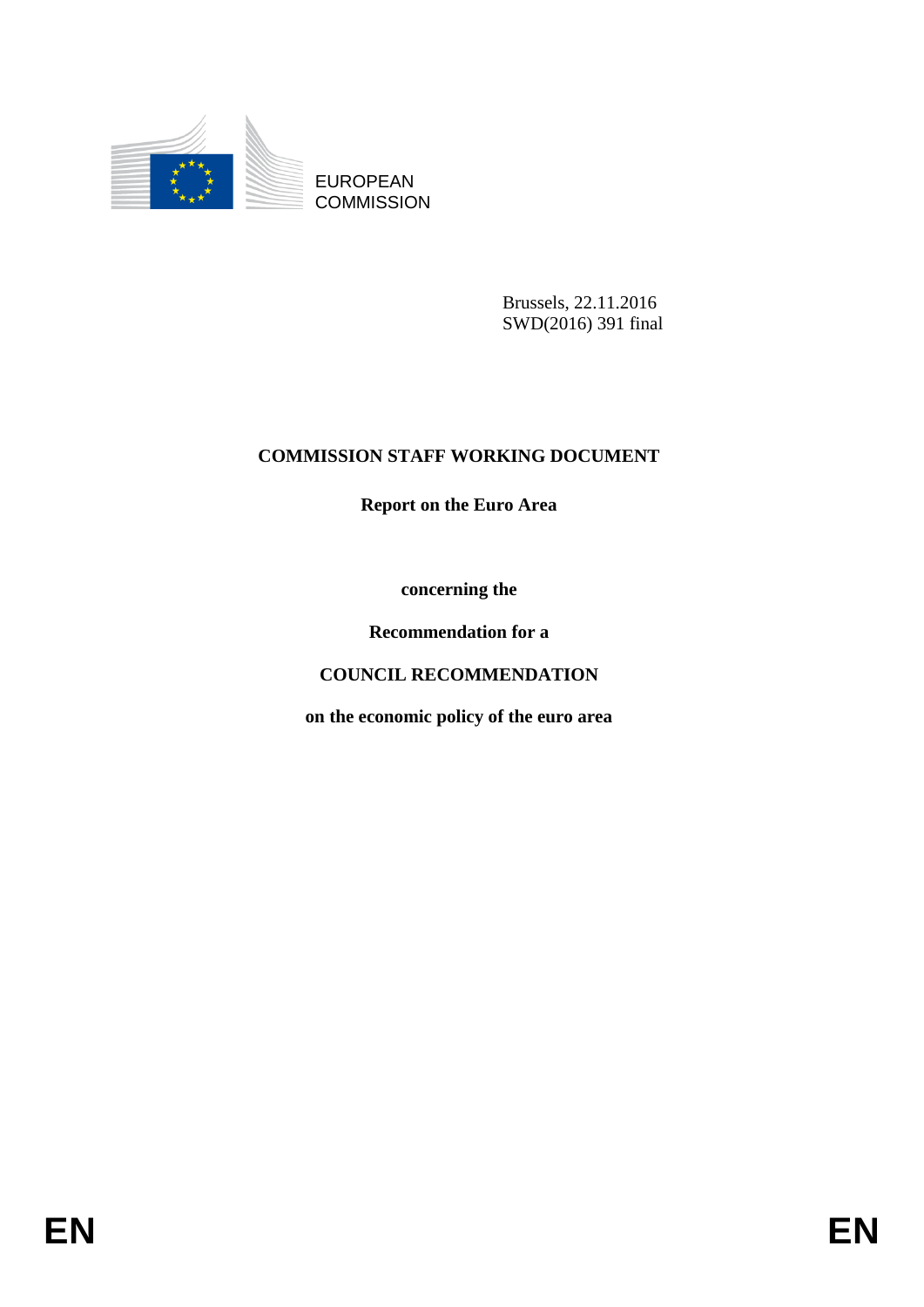# **REPORT ON THE EURO AREA**

## **CONTENTS**

| 1. |  |  |
|----|--|--|
| 2. |  |  |
| 3. |  |  |
| 4. |  |  |
| 5. |  |  |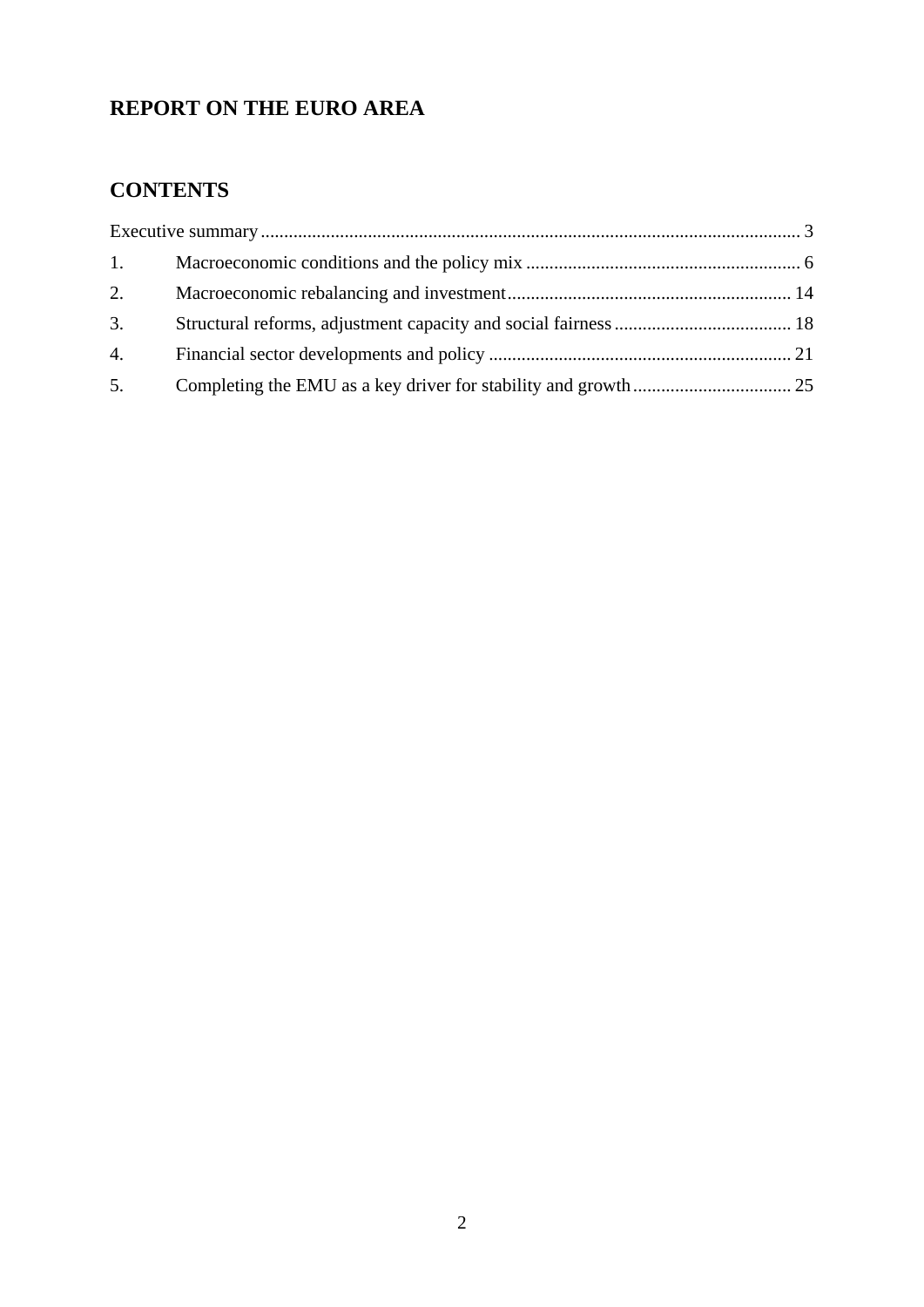#### <span id="page-2-0"></span>**EXECUTIVE SUMMARY**

*The economic recovery in the euro area is continuing, though it remains fragile. There has been significant progress in recent years: since 2015, euro area GDP has recovered its precrisis level in real terms and unemployment has declined to its lowest level since 2010-11. According to the Commission's Autumn forecast, real GDP is expected to grow by 1.7% in 2016 and maintain broadly similar dynamics over the 2017-2018 period. While this outlook is in line with the average for the industrialised economies, lingering legacies of the crisis, alongside increased uncertainty following the UK referendum and structural challenges, leave the euro area vulnerable to shocks. The continuation of the expansion in the euro area relies heavily on domestic demand.* 

*A coordinated approach to macroeconomic policies and structural reforms remains warranted. The euro area is confronting the challenge of a slow and fragile economic recovery with little room to act in terms of monetary or fiscal policy. Aggregate demand growth remains sluggish, and inflation well below target, despite record low monetary policy rates. There is a risk that the standard measures of the cycle underestimate the level of slack in the economy. An effective response to break this vicious circle may be offered through coordinated action to mobilise resources for public and private investment and support the recovery. As part of the global agreement within the G20, euro area Member States are called to use all policy tools – monetary, fiscal and structural – individually and collectively to address the legacies of the financial crisis and strengthen growth, investment and financial stability. The European Central Bank is using its monetary policy tools extensively through the recourse to a series of unconventional policy measures. However, monetary policy cannot carry all of the burden in supporting the recovery, nor can it address country-specific issues. At the same time, fiscal policies are constrained in several Member States by a legacy of high debts and unfinished consolidation. Divergence among Member States remains pronounced. In order to ensure an effective contribution of fiscal policy to the euro area policy-mix, there is a need to pay more attention to the aggregate stance of fiscal policy, its composition and its implementation in different Member States. At the same time, there is a need to devise and implement an overall, euro-area wide strategy to address risks to the viability of the banking sector. There is also a need for a new wave of ambitious structural reforms - to foster productivity and growth, ensure social equity and facilitate the necessary economic adjustment within the euro area, reducing thereby the burden on monetary and fiscal policies.*

*Challenges remain in the following interrelated areas:*

- *Unlocking potential growth, tackling high unemployment and increasing resilience. Structural reforms which create stronger and more efficient national institutions and economic structures, in support of higher productivity, employment and convergence, have a key role in the proper functioning of EMU. Structural reform implementation would unleash opportunities, increase growth potential and support monetary policy through facilitating its transmission to the economy. Reform priorities include ensuring a more enabling institutional environment and business climate, completing the single market, removing barriers to and creating opportunities for investment. Well-designed labour market policies, well integrated with adequate social protection systems to facilitate smooth job transitions, can support labour market reintegration and promote social fairness. Lower tax wedges on labour can help foster job creation. Member States that have implemented such reforms are more resilient with a better employment and social performance.*
- *Addressing debt overhangs and investment weaknesses. Some Member States, notably those hit most severely by the crisis, find their capacity to sustain demand constrained by large public and/or private debt overhangs and high levels of non-performing loans (NPLs), while investment remains weakened. These Member States need to stimulate investment*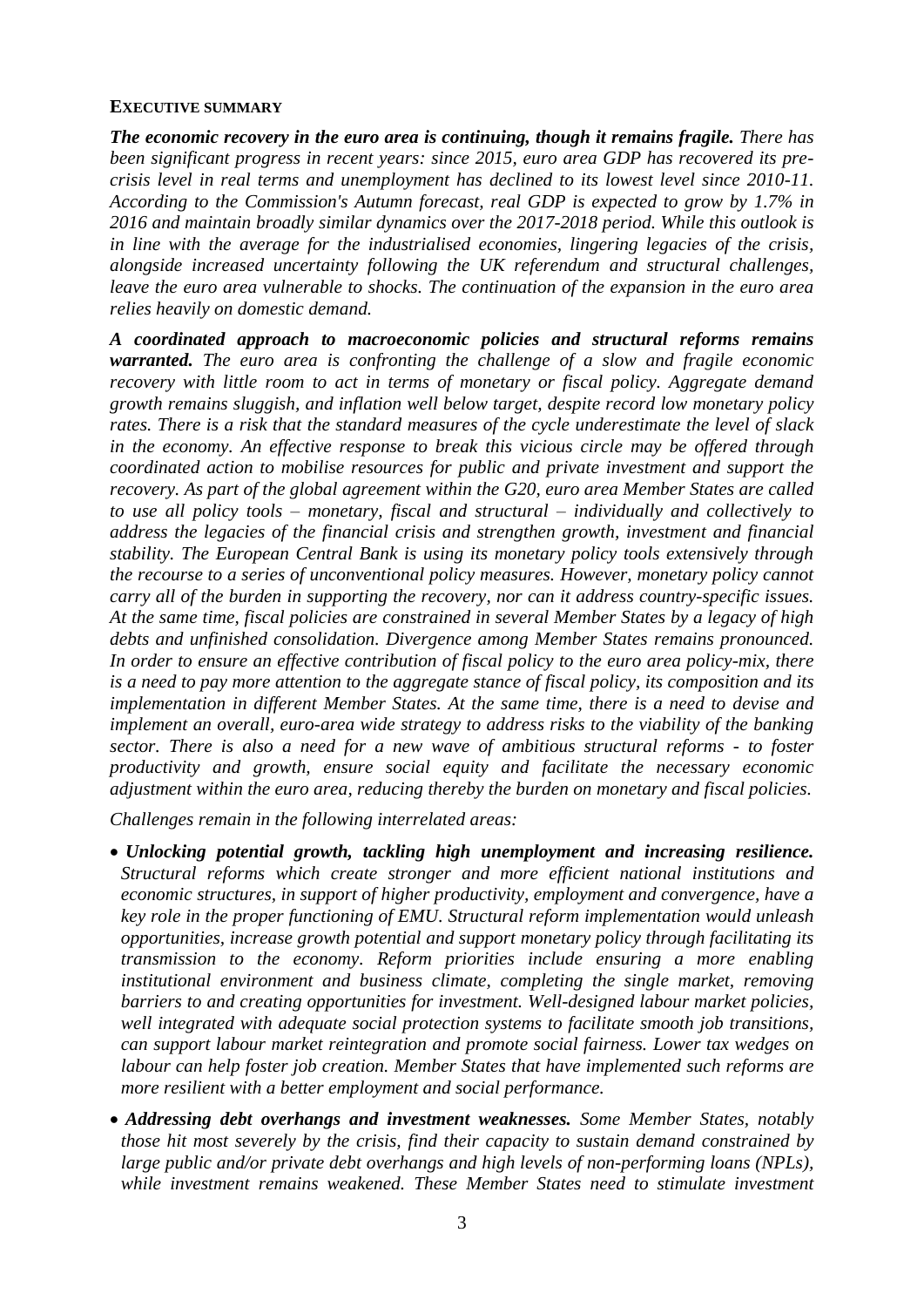*through the pursuit of more growth-friendly reforms, including the removal of barriers to competition and investment, and by the definition of medium-term policies in a number of sectors to provide certainty to investors. At the same time, they need to ensure an orderly deleveraging in the private sector through the work out of or writing off of non-viable private debt, so that capital can reallocate more quickly and efficiently.* 

- *Securing external and internal rebalancing within the euro area. The high current account surplus in the euro area is nourished by positive terms of trade effects from falling oil prices and recent falls in the external value of the euro, but remains largely the result of weak domestic demand and an excess of savings over investment. While previously large external deficits in some Member States have been corrected, large surpluses continue to accumulate in Member States without significant deleveraging needs. Member States in deficits or with a large stock of external debt would benefit from raising productivity and competitiveness to support deleveraging of accumulated debt and to secure the ongoing improvement in current account positions. Further adjustment is also needed by surplus Member States – especially when they already enjoy strong net external positions - to strengthen domestic demand, including policies to further boost investment and foster a more efficient use of excessive savings.*
- **Ensuring an appropriate fiscal stance for the euro area as a whole.** Taking into account *the monetary policy stance at the current juncture, ensuring a coherent policy mix requires fiscal policy to support the economic recovery and investment. Equally important is that the overall euro area stance is differentiated depending on the situations of Member States in terms of sustainability and stabilisation (as reflected by their requirements under the Stability and Growth Pact), while taking into account the spillovers across euro area Member States.*
- *Improving the composition and governance of public finances. A more active use of spending reviews, more efficient and effective taxation structures and efficient expenditure and revenue administrations are essential for the euro area where sound, fair and growth enhancing fiscal policies are a matter of common interest. Similarly, effective national fiscal frameworks are necessary to strengthen the credibility of Member State policies. Efforts are still necessary to improve the composition of public expenditure and revenues to maximise their impact on growth, while reducing the burden on the private sector.*
- *Breaking the bank-sovereign loop and completing Capital Markets Union (CMU). While the overall resilience of the euro area banking sector has increased since the crisis, pressure on banks has mounted due to a number of factors, such as high levels of non-performing loans, inadequate business models and overcapacity in some Member States, all resulting in low profitability and risks to viability. . The relatively high reliance on banks in financing the euro area economy makes the euro area more vulnerable in times of crisis and can exacerbate an economic downturn. Furthermore, insolvency procedures fail to maximise the prospects for asset recovery, delaying debt restructuring and hampering lenders' willingness to provide funding to firms, reducing credit to the economy and investment. The most important CMU initiatives are those that will broaden the sources of financing, giving a stronger role to capital (equity and bond) markets. In addition, the swift implementation of tools to address legacy debt and the high level of NPLs is needed.*
- *Completing Banking Union. A European Deposit Insurance Scheme (EDIS) and a common backstop for the Single Resolution Fund remain to be put in place. Together with the further risk reduction measures in the banking sector that will be proposed by the Commission in November, EDIS would enhance financial stability, weaken the link between banks and Member State's public finances and reinforce depositor confidence. The common fiscal backstop for the Single Resolution Fund would underpin the credibility of resolution in the*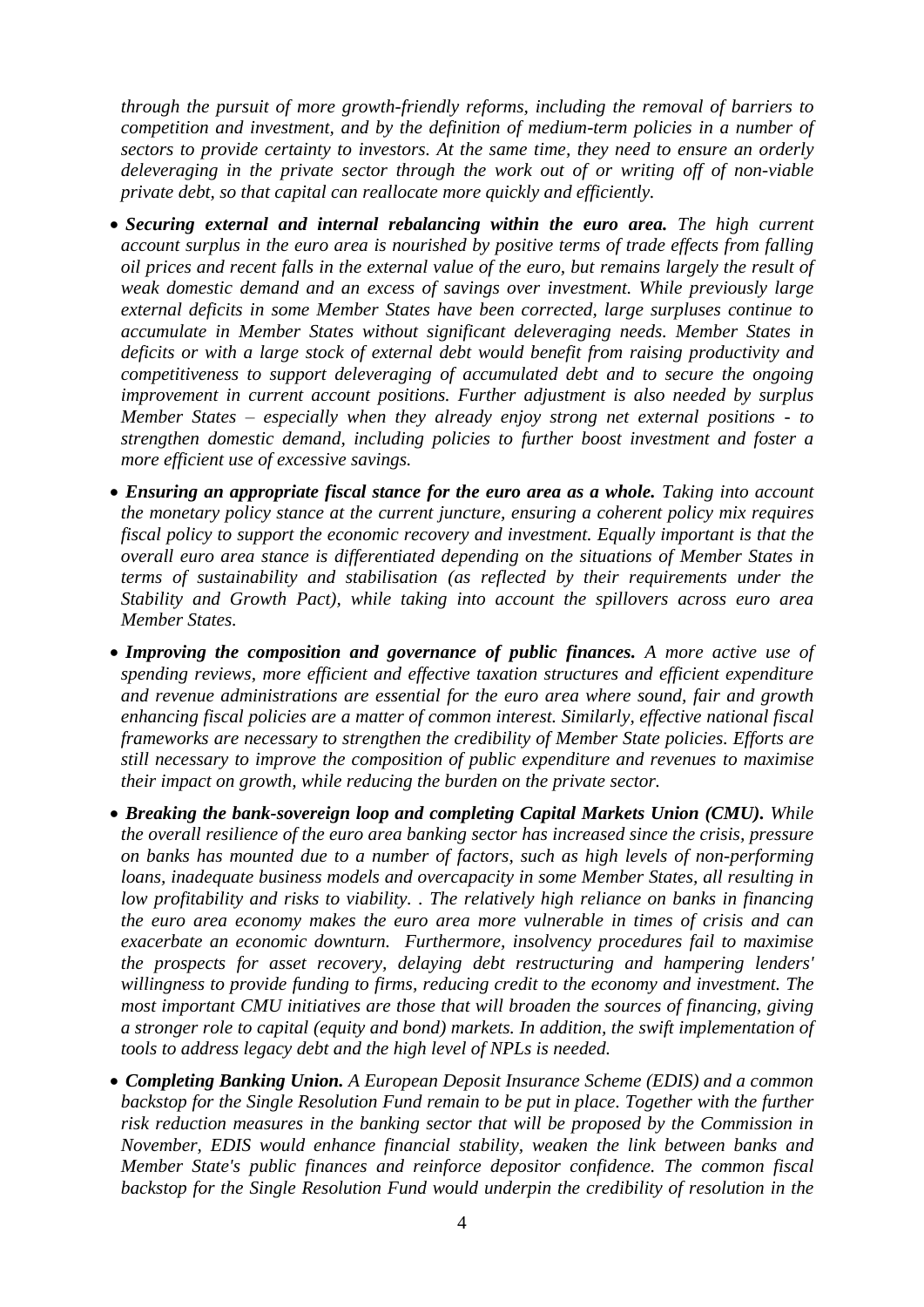*face of large shocks by ensuring that adequate funding is credibly available to resolve the affected banks in the most efficient manner.*

 *Completing the EMU architecture. Over the last year, some progress has been made on the initiatives presented in the Five Presidents' Report on completing Europe's EMU, such as the increased role of the euro area dimension in the European Semester, the recommendation on the National Productivity Boards and the establishment of the European Fiscal Board within the Commission. Work is also ongoing on improving transparency and reducing complexity of fiscal rules. However, agreement on other initiatives with crucial importance for EMU, such as the European Deposit Insurance Scheme proposed by the Commission in November 2015, is still missing. Moreover, there are broader challenges to address in the light of the Five Presidents' Report. The Commission has announced its intention to present in March 2017 a White Paper on the future of Europe, which will also include the future of EMU. Agreeing on an operational way forward requires a shared sense of ownership and a common sense of purpose among all euro area Member States and EU institutions, and also among non-euro area Member States, as a strong EMU will help to address the challenges facing the EU more forcefully and will have a positive impact on non-euro area Member States as well.*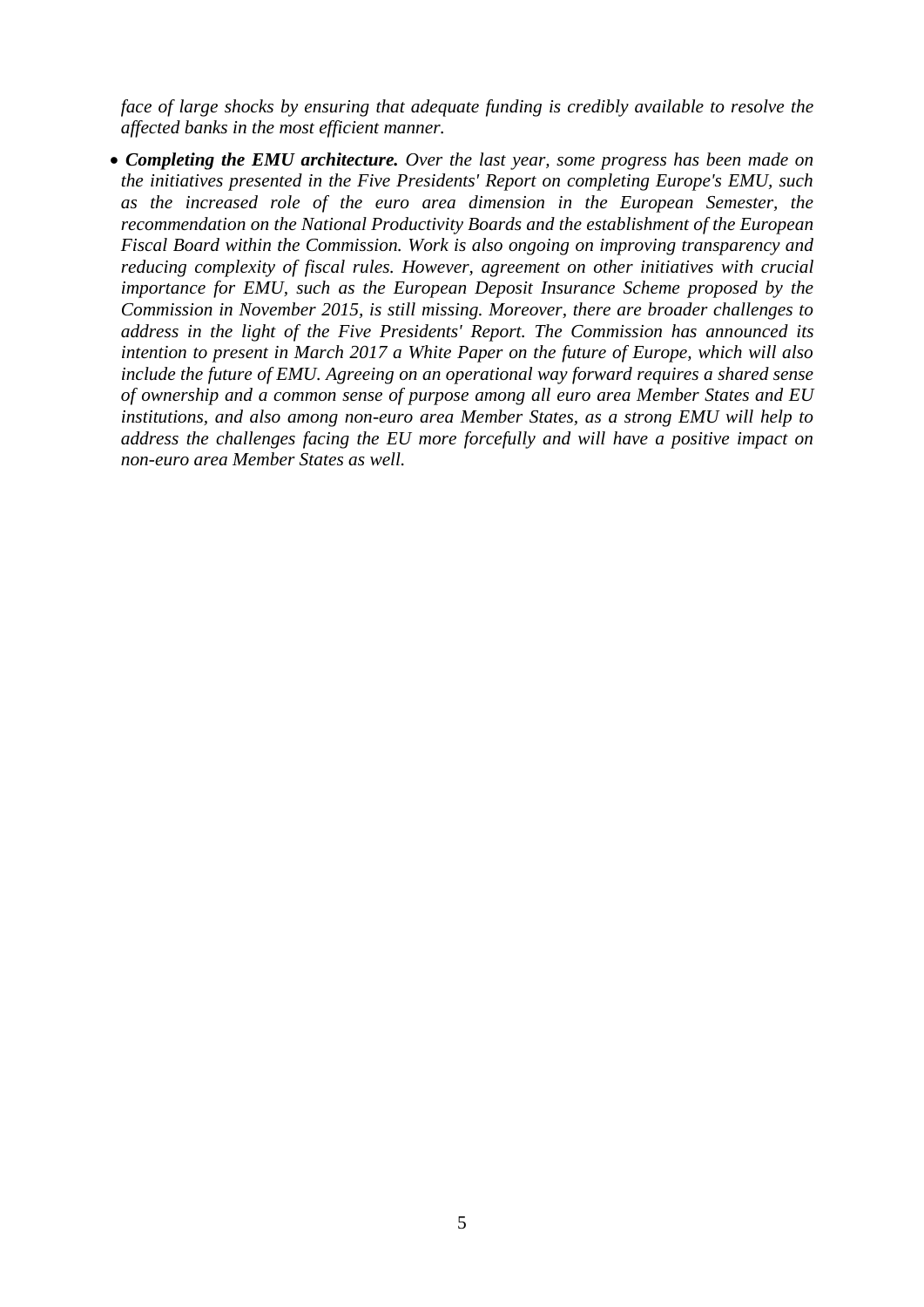## <span id="page-5-0"></span>**1. Macroeconomic conditions and the policy mix**

## **1.1 The fiscal stance for the euro area as a whole**

**The ECB has taken unprecedented measures to ease monetary and financial conditions**. The accommodative monetary policy has triggered the expected positive effects on bank liquidity and the price of financial assets, especially government securities, and should ultimately support both output and inflation. However, the positive effects of such unconventional monetary policy measures on growth and inflation are challenged by hurdles such as private sector deleveraging, weak global demand, risk aversion driven by uncertainty about future demand prospects. According to the Commission's Autumn forecast, real GDP is expected to grow by 1.7% in 2016, 1.5% in 2017 and 1.7% in 2018.



*Source: European Commission, 2016 autumn forecast. Note to Figure 2: No feedback loops have been considered in terms of the responsiveness of the estimated output gap to different stances of fiscal policy. Figure 2 shows the orientation of the euro area's fiscal policy on the vertical axis as measured by the change in the structural primary balance and the amount of unused capacity in the economy on the horizontal axis. The euro area aggregate displayed in this Figure excludes Greece, which is under a stability support programme.*

**At the current juncture, fiscal policy could contribute more to support the recovery in the short term while ensuring sustainable public finances.** Fiscal multipliers (the impact of fiscal policy on GDP) and the spillover effects (the impact on other countries' GDP) are likely much larger if monetary policy operates in a zero interest rate environment, compared with normal times.<sup>1</sup> At the same time, government debt remains high (see Figure 1) and there is still a need to make public finances sustainable in the medium run in a number of Member States. Deficit-spending may, in such cases, exacerbate confidence problems rather than address them. Ultimately, and against the background of high uncertainty, the euro area needs to balance direct support to demand and a prudent fiscal policy inspiring broad trust. The Stability and Growth Pact (SGP) is meant to frame this balance between short-term stabilisation needs and long-term sustainability concerns, and the potential gains from improving the quality of public finances should not be overlooked (see Section 1.2).

**<sup>.</sup>** <sup>1</sup> See section 1.2 and Box 1 in particular.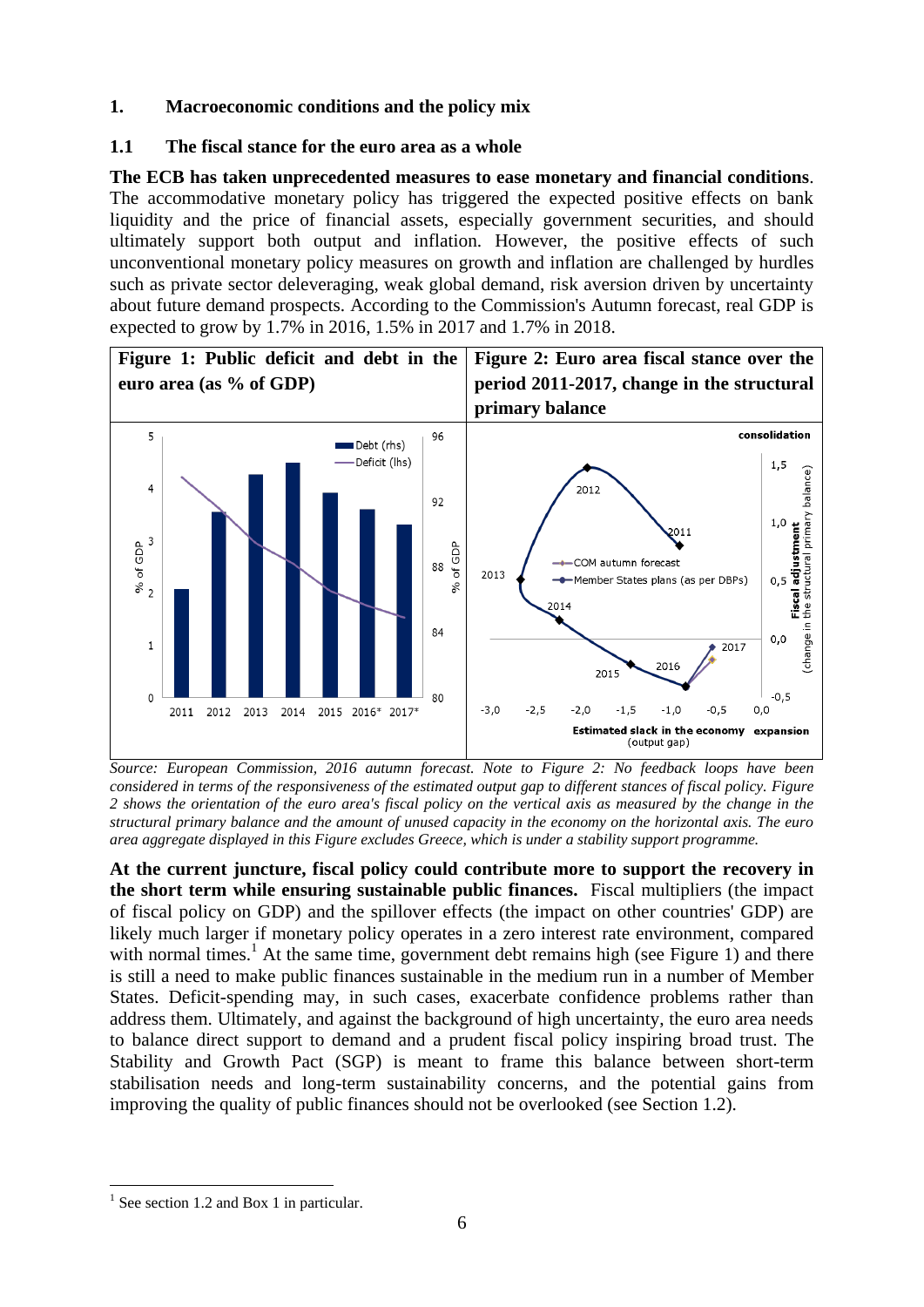**In light of the slow recovery and risks in the macroeconomic environment, there is a case for a moderately expansionary fiscal stance for the euro area at this point in time<sup>2</sup> .**  Pursuing a positive fiscal stance at the aggregate euro area level comes with both economic and legal constraints. The former relate essentially to the need to balance macroeconomic stabilisation needs in the short term with the preservation of the sustainability of public finances in the medium run. The latter refer to the operation of the EU fiscal surveillance framework in certain circumstances. Based on estimates from the Commission services, a fiscal expansion of up to 0.5% of GDP at the level of the euro area as a whole is considered desirable for 2017 in the present circumstances. This figure results from an assessment of the situation of the levels of economic activity, spare capacity, unemployment and inflation. Such an expansionary fiscal stance would reduce the share of unused productive capacity in the euro area, while supporting monetary policy and avoiding unnecessary overheating of the economy.

**In the medium term, it is crucial to reduce public debt to restore fiscal buffers and avoid pro-cyclical policy.** In order to guard against pro-cyclicality, efforts to reduce public debt and restore fiscal buffers should be increased as growth strengthens. Such a fiscal stance needs to differentiate the fiscal effort by individual Member States taking into account their respective position vis-à-vis the requirements under the SGP and their stabilisation needs, as well as spillovers across euro area countries. Indeed, public debt is now receding slightly from its peak of 92% in 2015 but levels remain very high, for instance in the seven Member States above the euro area average: Greece (182% of GDP in 2016), Italy (133%), Portugal (130%), Cyprus (107%), Belgium (107%), Spain (99%) and France (96%) (see Figure 3).

**The overall euro area stance should translate differently into national policies, depending on the situation of each Member State in terms of sustainability and stabilisation.** In this respect the fiscal stance in the euro area results from a dysfunctional composition: Member States enjoying fiscal room for manoeuvre are not making use of it to provide the needed support to nominal GDP growth; by contrast Member States that may be close to the limits of their fiscal space are not adjusting towards a more balanced budget or are even pursuing expansionary policies, at the risk of not complying with the EU fiscal rules. Figure 4 provides some indications on the trade-off individual Member States face, based on two indicators. The Commission provides specific orientations for the conduct of fiscal policy for 2017 for each euro area Member State in its Opinions on the Draft Budgetary Plans based on an in-depth analysis of their economic and budgetary situation, combining these and other indicators and experts' judgement.

<sup>&</sup>lt;sup>2</sup> See the Commission (2016) Communication "Towards a positive fiscal stance for the euro area".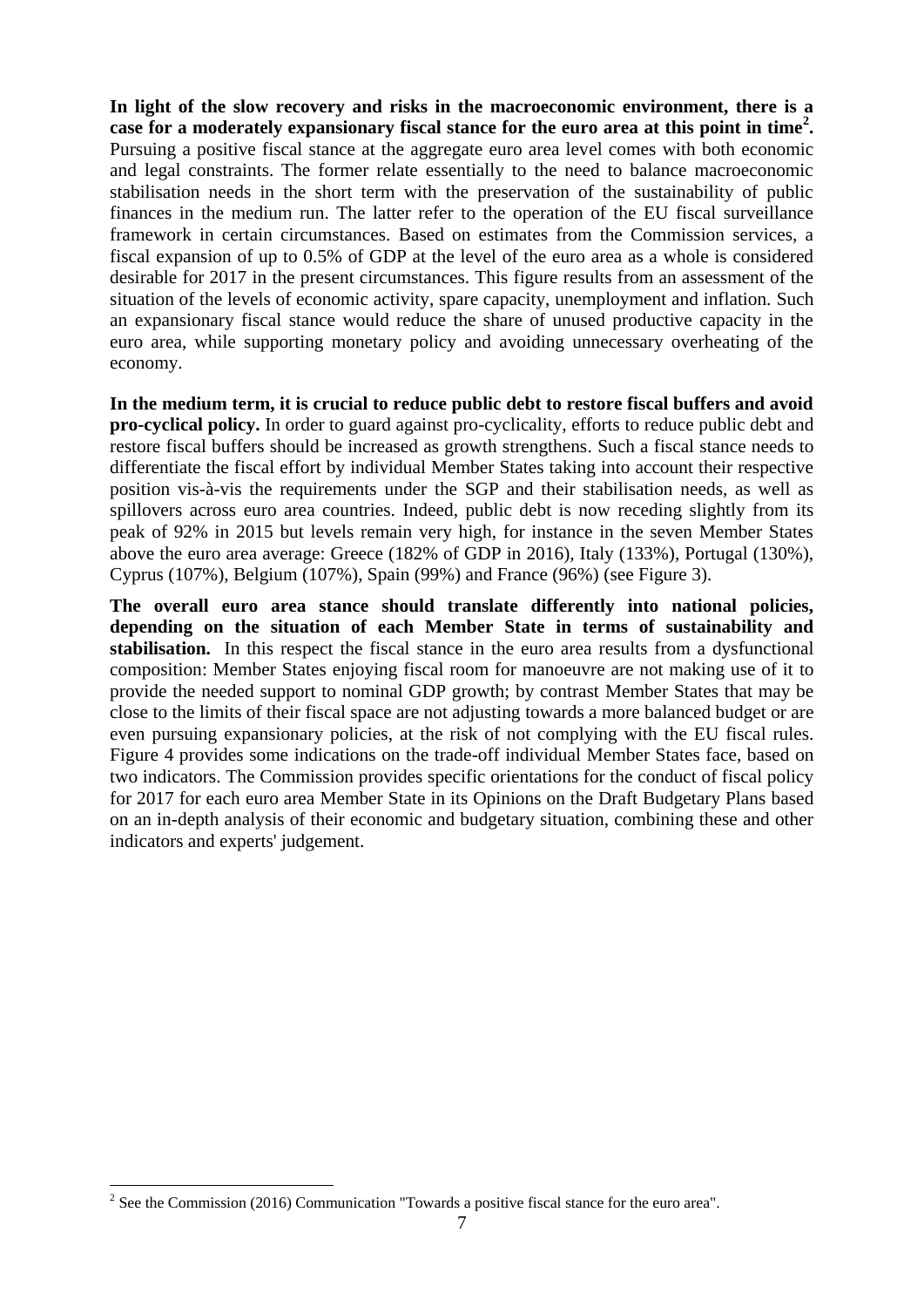

*Source: European Commission 2016 autumn forecast, COFOG. Note for Figure 4: Consolidation needs or fiscal scope in this graph are expressed by the S1 indicator (2016 scenario), which gives an indication of medium-term fiscal sustainability; it measures the additional adjustment required, in terms of a cumulated gradual improvement in the structural primary balance over five years (starting from 2017), to reach a 60% public debtto-GDP ratio by 2031, including financing for any future additional expenditure arising from an ageing population until 2031. Good (bad) economic times are measured by the output gap in 2016.*

**Designing an appropriate fiscal stance for the euro area requires close coordination of national fiscal policies while ensuring compliance with the rules of the SGP.** In the absence of a central fiscal capacity, the coordination of national fiscal stances could be based on Member States in the Excessive Deficit Procedure and others still needing to progress towards their medium-term budgetary objectives continuing to do so, as recommended to them. Member States with fiscal space would be encouraged to carry out a more expansionary fiscal policy, including by making full use of the tools of the Investment Plan for Europe in order to maximise the impact on the real economy.

## **1.2 Improving the composition of fiscal policies**

**Importantly, Member States can contribute to both stabilisation and sustainability by improving the composition and governance of their public finances.** Boosting growth and employment and ensuring sustainable public finances does not only depend on the development of the budget balance, but crucially also of the composition and efficiency of public finances. As shown in Figures 5 and 6, the major part of the consolidation in past years relied on revenue measures. This contrasts with findings by European Commission  $(2014)^3$ that expenditure-based consolidation, in general, tends to weigh less on growth and have more persistent effects on deficit and debt levels. At the same time, within expenditure, growthfriendly items such as investment should be safeguarded, while reforms in key spending areas remain crucial to contain pressures. The structure of taxation can also be improved to be more growth- and employment-friendly.

<sup>1</sup> <sup>3</sup> European Commission (2014), "Expenditure trends in the EU and expenditure based consolidations" in Report on Public Finances in EMU (2014), part IV; [http://ec.europa.eu/economy\\_finance/publications/european\\_economy/2014/pdf/ee9\\_en.pdf](http://ec.europa.eu/economy_finance/publications/european_economy/2014/pdf/ee9_en.pdf)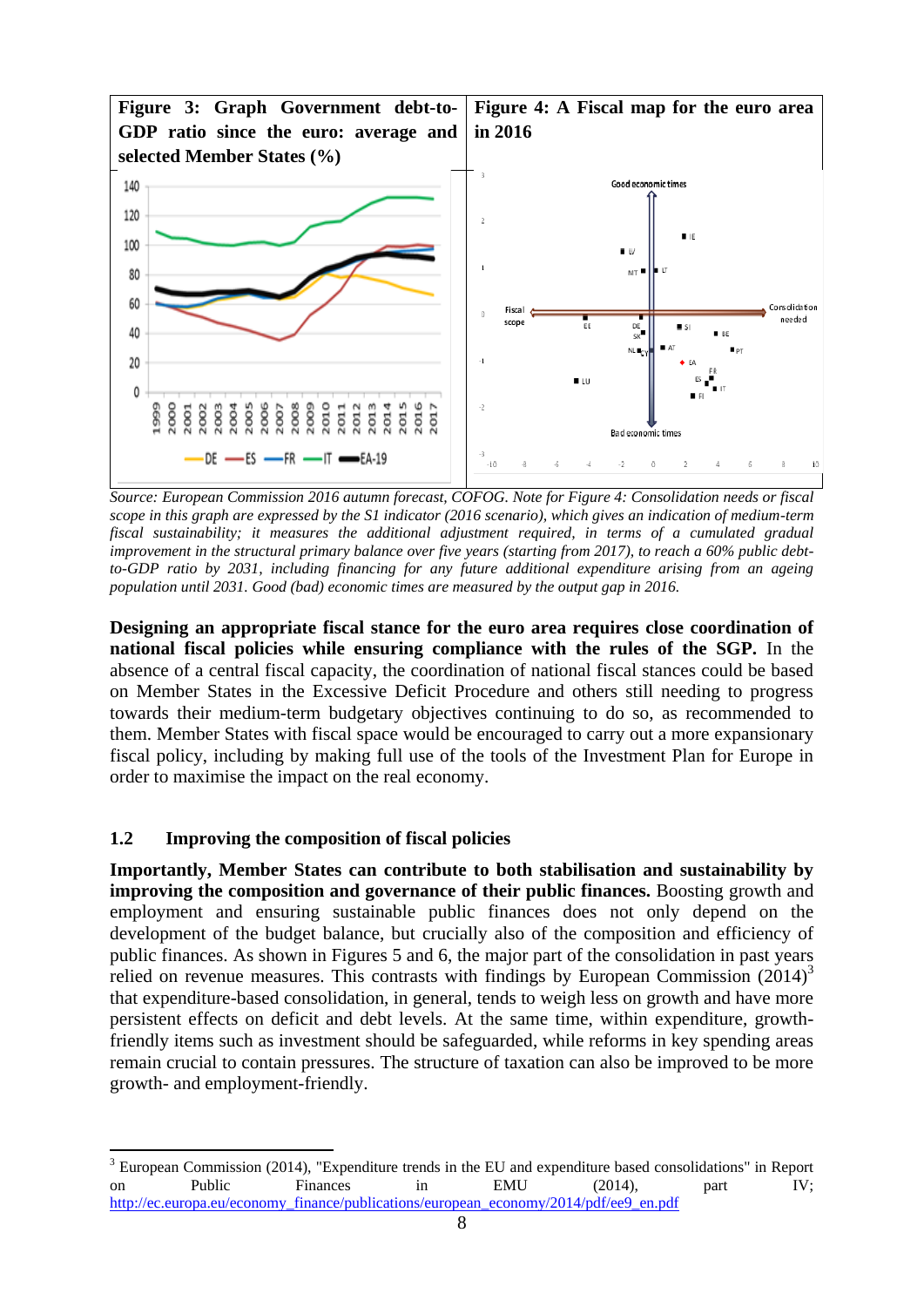

*Source: European Commission 2016 autumn forecast, COFOG. Figure 5 shows the Discretionary Fiscal Effort (DFE), which is another way of estimating the tone of fiscal policy. This is a complementary indicator to the change in the structural (primary) balance. Both the DFE and the change in the structural balance signal that the bulk of the fiscal adjustment undertaken in the euro area over the past years stemmed from revenue increases rather than cuts in expenditures. Figure 6 shows that the compression of government investment was particularly large and played a significant role in the fiscal consolidation.*

**Public and private investment has an important role to play in stimulating aggregate demand in the short term and aggregate supply over the long term.** Public investment has fallen over recent years and is not expected to pick up substantially. According to Member States' plans, public investment is hardly expected to recover from the historical lows reached in the wake of the crisis. Private investment, although recovering, remains subdued as well. Persistently low capital accumulation in the euro area is a double source of concern, since it hinders growth momentum in the short term while it can also have long-term consequences through lower potential output. Indeed, several Member States face the need to adequately maintain or upgrade their infrastructure networks, which would raise output both in the short and the long term, especially when investment efficiency is high.

**An improvement in the composition of 2017 budgets could increase GDP growth by 0.15 percentage points, which is not negligible.** The current plans by Member States foresee an increase by 5% in spending in investments. Increasing this to 20%, while compensating it with the halving of the increase in other government expenditures would improve the contribution of the government budgets to growth by 0.15%. Research indicates that government investments have a higher impact on the economy as from the first year, with respect to other government expenditures, and that such an impact is very large in a situation in which monetary policy is constrained and economic agents are highly indebted. Investment based stimulus may also generate spillovers in the whole euro area, although the short-term macroeconomic gain should not be exaggerated. The spillover effects of a fiscal stimulus is generally weak in normal times. However, this may not hold true at the current juncture with very low and persistent inflation and very low interest rates. In that context, public investment in surplus countries could have significant positive GDP spillovers to the rest of the Eurozone (see Box 1).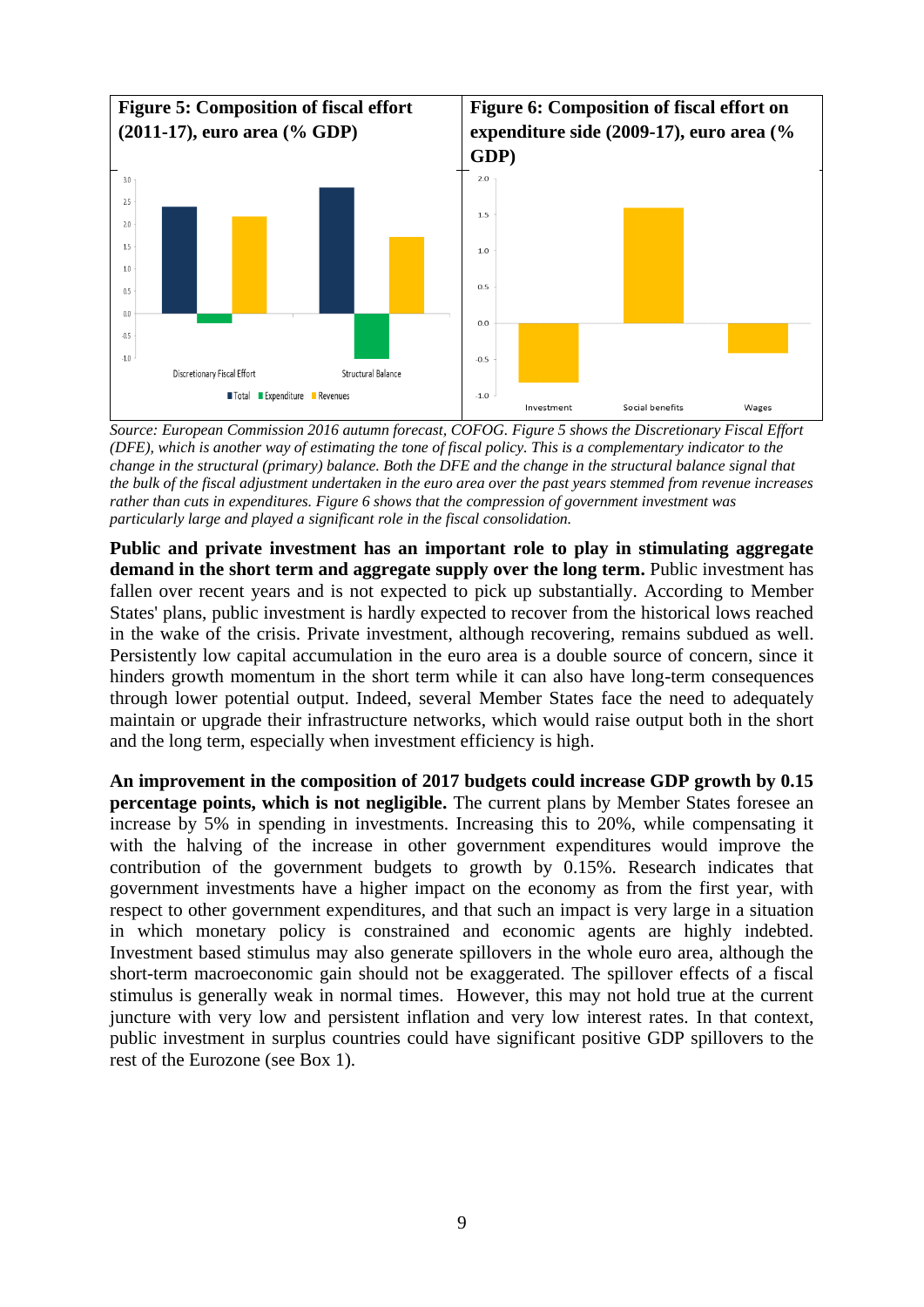## **Box 1. Output and spillover effects of fiscal policy**<sup>4</sup>

The impact of fiscal policy on economic activity and its spillovers across euro area countries is a much debated issue, and it is particularly topical in the current discussion on the appropriate economic policy for the euro area. The model (QUEST) used by the services of the Commission can serve to assess the impact of fiscal expansion in surplus countries on the euro area economy (see In 't Veld 2016). In particular, the simulations consider debt-financed increases in government investment in Germany and the Netherlands. The analysis assumes that monetary policy in the euro area operates in a zero interest rate environment for two years. This is consistent with the European Commission's forecast of euro area inflation remaining low and below target in 2017-18.

The QUEST simulations show that fiscal multipliers (the impact of fiscal policy on GDP) and the spillover effects (the impact on other countries' GDP) are much larger if monetary policy operates in a zero interest rate environment, compared with normal times. In the latter case, if inflation was at target and the euro area economy operating at full capacity ("normal times"), a fiscal expansion in Germany and the Netherlands would logically lead to a tightening of monetary policy, in the sense of a rise of interest rates. This would crowd out private demand and dampen the positive GDP response. GDP spillovers in other euro area regions would be negligible as positive trade spillovers from the fiscal expansion would be offset by lower domestic demand, due to higher interest rates.

However, at the current juncture, with zero interest rates, multipliers and spillovers effects are larger. In the case of high efficiency of public investment, in line with other studies on infrastructure investment, additional government investment of 1% of GDP in Germany and the Netherlands, sustained over 10 years, could raise domestic GDP by 1.1 and 0.9 per cent, respectively. There is a somewhat smaller positive GDP effect for the Netherlands, as the country is characterised by larger trade openness, which implies stronger demand leakage to imports. Over the 10-year horizon, real GDP in Germany and the Netherlands would increase by more than 2 per cent. Long-term GDP effects exceed the short-term impact because government investment raises the productivity of private capital and labour over a sustained period of time (positive supply effect).

In this scenario, the real GDP in other euro area regions (France, Italy, Spain and the rest of the euro area) would increase by around a range of 0.3-0.5 percentage points already after one year. The spillovers derive from the direct trade effect (more exports to Germany and the Netherlands) and some depreciation of the exchange rate (more exports also to the rest of the world).

The impact on public finances in Germany and the Netherlands is not as unfavourable as might be expected, as higher growth would also boost tax returns. Government debt would in fact be less than 2% of GDP higher in Germany after ten years, and a bit more in the Netherlands, while debt ratios in the rest of the euro area would actually fall by around 2 percentage points due to the positive GDP spillover. In case of a permanent increase in public investment, debt ratios in Germany and the Netherlands would actually decline in the long run and the stimulus would become self-financing.

**Several instruments of the Investment Plan for Europe offer ways for Member States to magnify the financial firepower of their public interventions into the real economy**, with benefits at home and across borders. This is for instance the case if Member States choose to make better use of innovative financial instruments under the European Structural and Investment Funds. This is also the case where Member States decide to contribute to the deployment of the European Fund for Strategic Investments (EFSI). For instance, guarantees

<sup>&</sup>lt;sup>4</sup> See In 't Veld, J. (2016): Public Investment Stimulus in Surplus Countries and their Euro Area Spillovers, European Economy Economic Brief 16, and in [http://voxeu.org/article/public-investment-stimulus-spillovers-eurozone.](http://voxeu.org/article/public-investment-stimulus-spillovers-eurozone) See also Blanchard, O., Ch. Erceg, J. Lindé (2015): Jump Starting the Euro Area Recovery: Would a Rise in Core Fiscal Spending Help the Periphery?, NBER Working Papers 21426.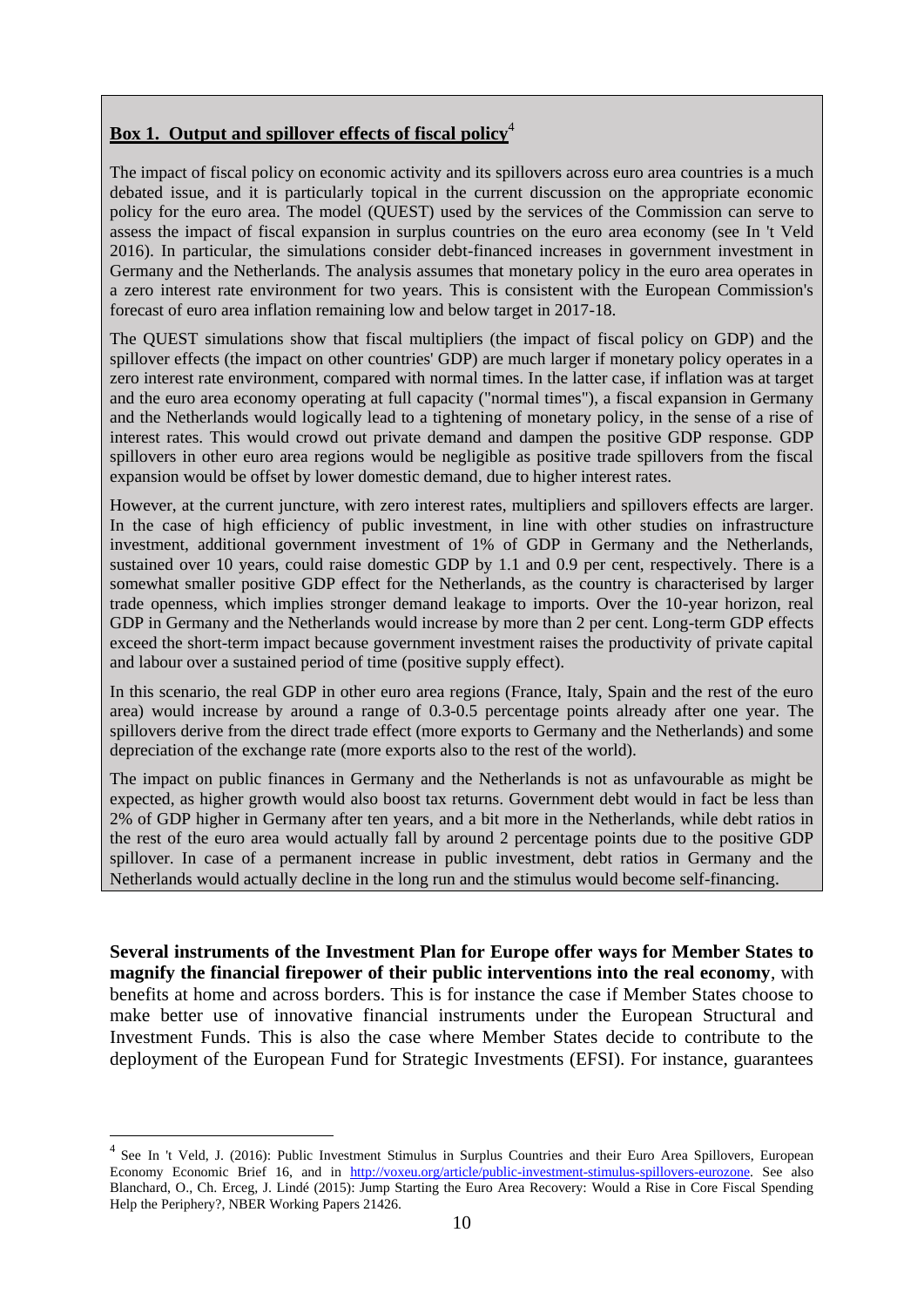to the EFSI are a particularly effective way for Member States with fiscal space to make good on their commitments to do their part to support the recovery in the euro area<sup>5</sup>.

**Looking at composition of public finances from a more medium term perspective, significant progress has been achieved in terms of pension system efficiency.** However, there is scope for further steps to ensure sustainable, efficient and adequate pension systems in several cases. Further policy actions are required<sup>6</sup>, encompassing: i) complementing enacted pension reforms with flanking policies, including by boosting retirement incomes by extending working lives, for example by linking the retirement age to life expectancy and by supporting other complementary means of retirement incomes; ii) putting in place resilienceenhancing measures to ensure that public pension system sustainability can be preserved even under adverse conditions; iii) adopting policies that support productivity, employment and potential growth in general; and, iv) anchoring political and societal support among all stakeholders for existing reforms so as to ensure their lasting success.

**Increasing health care and long-term care expenditure makes ensuring the fiscal sustainability of health systems an urgent challenge in the euro area.** Driven by population ageing and technological developments, public expenditure on health care and long-term care is expected to increase significantly in the coming decades. Next to the fiscal challenges, health systems face many common structural challenges, which need to be addressed via a country-specific policy mix. To safeguard universal access to cost effective public health and healthcare services, further policy action is needed enabling the individual to stay healthy for longer, while making health systems more effective, accessible and resilient.<sup>7</sup> Policy options include: i) strengthening the governance framework to support and strengthen efficiency, transparency and accountability; ii) improving the financing mix, including by ensuring that benefits packages are based on cost-effectiveness criteria whenever possible; iii) moving health systems away from the traditional hospital-centric model; iv) strengthening the cost-effective use and the affordability of medicines; v) supporting delivering long-term care services at home rather than in institutional settings when appropriate; and vi) ensuring adequate numbers and qualification-mix of health care and longterm care workforce.

**A well-designed tax system can contribute to sustainable public finances, boost economic growth and employment, and improve social fairness.** A particular concern in this regard is the very high tax burden on labour in the euro area. Shifting the tax burden away from labour to more "growth-friendly" tax bases (e.g. consumption, property and environmental taxes), while reducing the scope for aggressive tax practices by large corporations can help boost employment (see Box 2). Removing the bias towards debt financing for corporations would help the development of alternative and more varied capital sources for companies. Simplifying tax systems and addressing tax fraud and tax avoidance are essential to make tax systems more efficient and fairer, and fund public policies with the least burden on the private sector.

1

 $5$  Contributions to the EFSI can take the form of cash or guarantee. While cash contributions, unlike guarantees, are deficitand debt-increasing in statistical terms, they are neutralised for the purpose of assessment of compliance with the Stability and Growth Pact.

<sup>6</sup> See the Note for the Eurogroup (2016), *'Pension sustainability in the euro area – fiscal risks associated to demographic and macroeconomic uncertainties and policy options'*, European Commission, ares(2016)2896019. http://www.consilium.europa.eu/en/meetings/eurogroup/2016/06/issues-note-pension-sustainability-euroarea\_pdf

<sup>7</sup> See European Commission (ECFIN)-Economic Policy Committee ('EPC) (2016 forthcoming), *'Joint report on health care and long-term care systems and fiscal sustainability'*, European Economy, Institutional papers 037.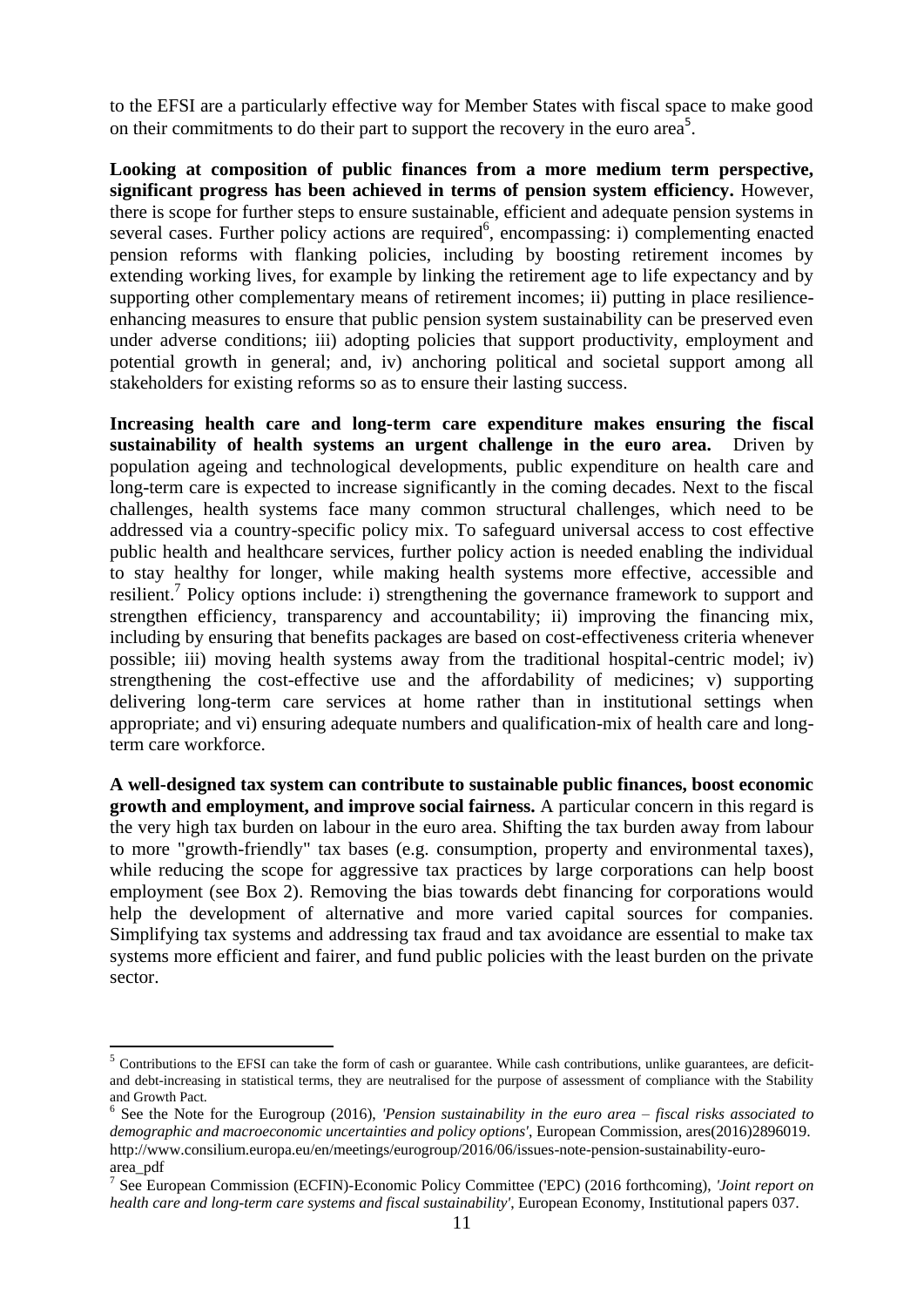**A more active use of spending reviews is particularly relevant for the euro area where sound fiscal policies are a matter of common interest.** Spending reviews are widely recognised as a helpful tool to enhance the quality of public finances; they can be used to achieve savings and foster the quality of public services. A number of factors appear particularly important for spending reviews to be able to deliver the best results: (i) sustained political commitment at a high national level, throughout the project; (ii) design and implementation based on best practices, including a clear strategic mandate; (iii) progress and the outcome regularly monitored and communicated to the public; and (iv) consistency with annual and multiannual budget planning. Accordingly, the Eurogroup has endorsed these factors as common principles for improving the quality of public finances through the use of spending reviews.<sup>8</sup>

**Effective national fiscal frameworks strengthen the credibility of Member States' policies, reduce uncertainty on policies and reinforce confidence of the private sector.**  Ensuring the effective functioning of the upgraded frameworks remains a challenge. Realistic and unbiased macroeconomic forecasts are essential for sound budgetary planning in accordance with the applicable numerical fiscal rules. Credible and effective multiannual planning is instrumental for a predictable, transparent and efficient conduct of fiscal policy; in this respect, there is considerable scope for improving the quality, content and binding force of the medium-term fiscal plans. Transparent assessments provided by capable independent fiscal institutions are also critical to enhance accountability and anchor expectations, at both national and euro area level.

#### **Box 2. Addressing the tax burden on labour**

The tax burden on labour in the euro area is relatively high, which weighs on economic activity and employment. Against this background, the Eurogroup has expressed a commitment to reduce the tax burden on labour. On 12 September 2015, the Eurogroup agreed to benchmark euro area Member States' tax burden on labour against the GDP-weighted EU average.

In the years prior to the crisis, several Member States took measures to gradually reduce the tax burden on labour although these were often of limited ambition. In the context of the crisis, however, many Member States raised taxes, including labour taxes, to contribute to consolidation efforts. Reducing the tax wedge on lower earners can improve the incentives to work while increasing income near the bottom of the income distribution. When circumstances allowed, some Member States again implemented measures to reduce labour taxes, focussing in particular on low-income earners. Figure (a) illustrates these developments, showing the euro area average tax burden on labour for a single worker earning the average wage and for a single worker earning a low wage (50% of the average wage). The drop in the tax burden for low wage earners since 2012 reflects more ambitious measures in notably France and Italy, which face a low employment rate of low-skilled. Also a reduction of the tax burden for low wage earners in Slovakia and Spain contributed to this decreasing trend, although to a more limited extent.

1

<sup>8</sup> Eurogroup statement - thematic discussions on growth and jobs: common principles for improving expenditure allocation, Brussels, 9 September 2016; http://www.consilium.europa.eu/en/press/press-releases/2016/09/09 eurogroup-statement/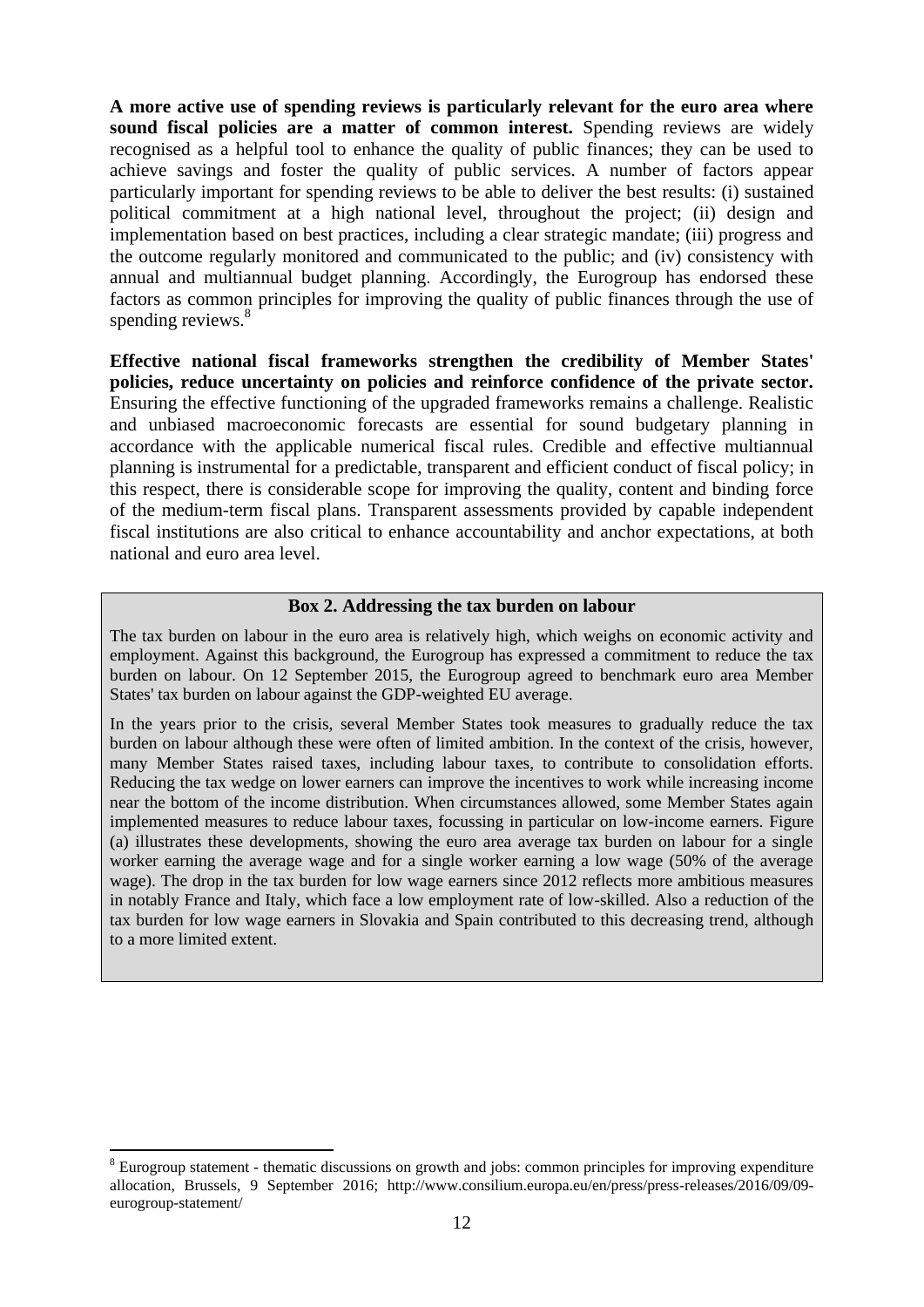

*Notes: The indicator shown in the graph is the tax wedge on labour. The tax wedge is defined as the sum of personal income taxes and employee and employer social security contributions net of family allowances, expressed as a percentage of total labour costs (the sum of the gross wage and social security contributions paid by the employer). As data for Latvia, Lithuania and Malta is not available for 2015, data for 2014 has been used instead. No recent data is available for Cyprus. The averages are GDP-weighted.*

*Source: European Commission Tax and Benefits Indicator database based on OECD data.*

Within the euro area, there are large differences between Member States in terms of the size of the tax burden on labour and its composition (employer social security contributions, employee social security contributions, personal income taxes), as illustrated in in Figure (b) below. Moreover, the graphs show that most Member States having a high burden on the average wage also have a high burden on low wage, although the opposite does not hold. The line in the graphs represents the benchmark of the EU average whereas the non-weighted OECD average is included in the graph for broader comparability.

Benchmarking is only the first step in the process towards firm, country-specific policy conclusions. The tax burden on labour interacts with a wide variety of other policy elements such as benefits, social insurance and wage-setting systems as well as other forms of taxation. A good employment performance indicates that the need to reduce labour taxation may be less urgent while fiscal constraints can dictate that labour tax cuts should be fully offset by other revenue-enhancing or expenditure-reducing measures. In-depth, country-specific analysis is necessary before drawing policy conclusions.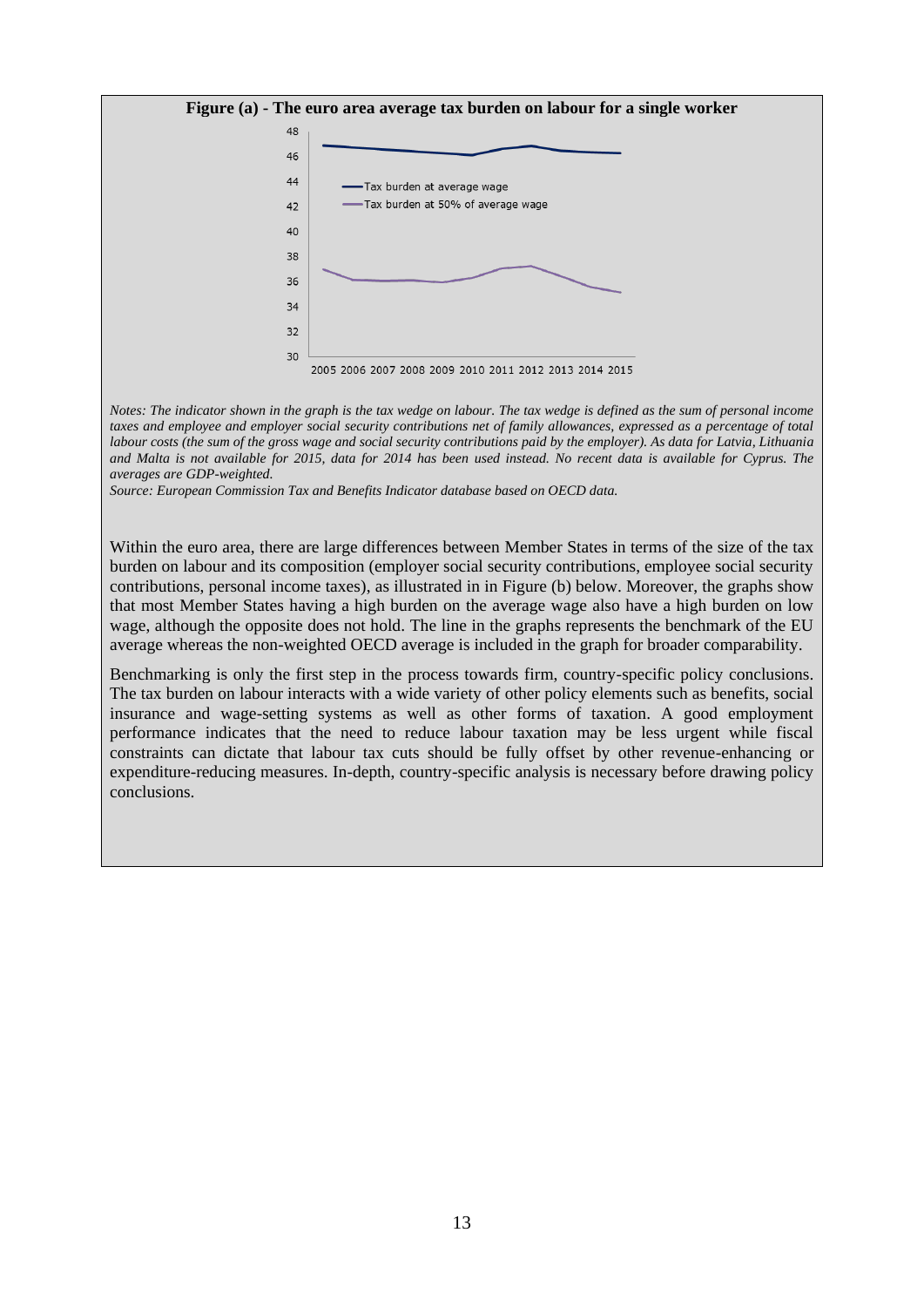

*recent data is available for Cyprus. EU and EA averages are GDP-weighted. The OECD average is not weighted. Source: European Commission Tax and Benefit Indicator database based on OECD data.*

## <span id="page-13-0"></span>**2. Macroeconomic imbalances and investment**

**The euro area surplus has been rising since the crisis.** The euro area current account position swung from a deficit of 0.7% of GDP in 2008 to a surplus of 3.4% of GDP in 2015<sup>9</sup> (see Figure 7). For a relatively closed economy like the euro area, such a large and rapid swing is unusual. It is largely the result of positive terms of trade effects from falling oil prices and euro exchange rate depreciation, weak domestic demand and a savings-investment imbalance, with persistent aggregate demand dynamics that lag behind that of economic activity.

**Real domestic demand for the euro-area is expected to recover to levels prevailing before the economic crisis only in 2016** (Figure 8). This persistent degree of slack underpins the current historically low levels of core inflation, which create a challenging environment for deleveraging and euro area rebalancing. Furthermore, persistently low aggregate demand risks having a more permanent impact on aggregate supply.

**Large current account deficits have adjusted to more balanced positions or surpluses in most Member States, while large current account surpluses still persist.** Countries with high external liabilities made major strides in correcting their excessive current account deficits, which was necessary to ensure the sustainability of their external positions. This was initially the result of a contraction in domestic demand and more recently has been driven by export growth. Conversely, current account surpluses continued rising, notably in Germany and the Netherlands, partly driven also by euro exchange rate depreciation and terms-of-trade effects from lower oil prices. In 2015, the surpluses of Germany and the Netherlands accounted for 72% and 16% respectively of the euro area surplus.

**Developments in cost competitiveness are increasingly converging across Member States.** For example, the dispersion in changes in unit labour costs continues to fall, implying

<sup>&</sup>lt;sup>9</sup> See also the Commission's (2016) Alert Mechanism Report.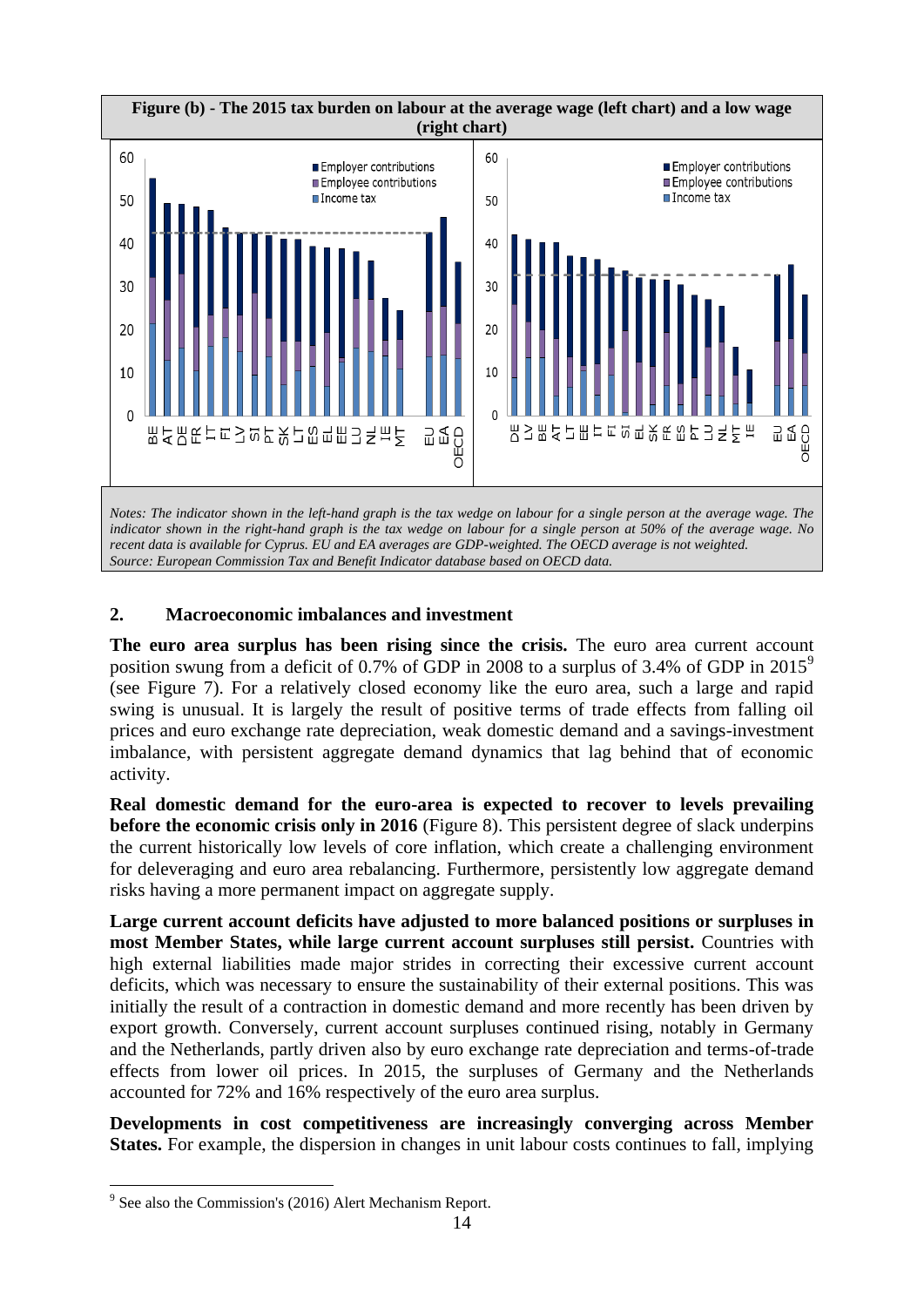that countries that lost competitiveness in relative terms before the crisis are now recovering it. The low inflation environment in relatively more competitive countries is reducing the room for further gains. Among Member States that faced large external adjustment needs, the reduction in ULCs followed mainly from increased labour productivity. Rising hourly wages in Germany and Austria have contributed somewhat to the external rebalancing process.

**The net international investment positions (NIIP) continues to improve, although at a relatively slow pace and with significant differences remaining across Member States.**  Many debtor countries remain vulnerable on account of the large negative NIIPs that were accumulated in the pre-crisis period as a result of large and persisting current account deficits. Winding down large stocks of negative liabilities requires maintaining current account balances in positive territory or small deficits, which in turn implies limited room for expanding domestic demand in these countries with large negative liabilities. As large and negative NIIPs are generally coupled with large stocks of private or government debt, the maintenance of prudent current account positions in net debtor countries is also the counterpart of a necessary internal deleveraging process. The extent to which the deleveraging process in net debtor countries comes at the expense of their recovery prospects crucially depends on the inflation environment and debt-deflation risks, the room for further competiveness gains, reforms and domestic demand dynamics in the net creditor surplus countries. Creditor countries have further increased their positive NIIP over the past few years. Although this does not generate stability risks, it exposes creditors to potentially significant valuation risks.

**Deleveraging in all sectors of the economy continues, but is uneven.** Private sector debt remains high in a number of Member States. In 2015, debt stocks in consolidated terms represented 59.8% and 78.7% of euro area GDP for households and non-financial corporations, down from 63.1% and 81.9% of GDP respectively in 2009. These aggregate figures mask a wide range of levels across Member States. Household indebtedness has increased in some Member States with already elevated debt levels and fallen in some Member States with moderate debt levels, increasing the dispersion in household debt across the euro area Member States. Households are not fully availing themselves of the low interest rate environment, for example to improve the terms of their loans. Furthermore, the low nominal growth environment does not facilitate larger reductions in indebtedness ratios, even when active deleveraging is taking place.

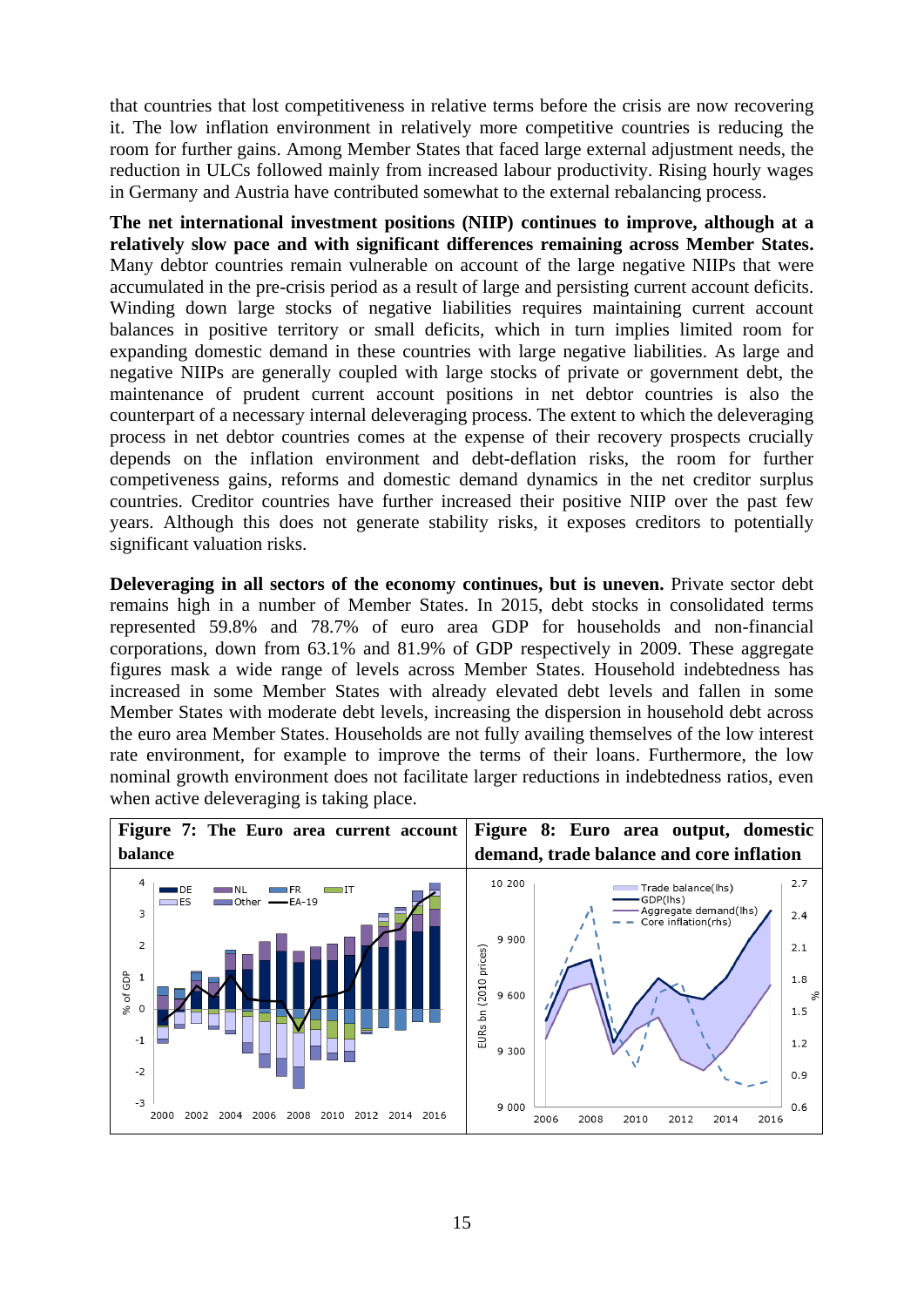**Investment in Europe has fallen in recent years.** The weakness of investment (see Figure 9) is explained by a number of factors<sup>10</sup>. First, sluggish economic growth has dampened investment via the accelerator channel: as businesses expect a weak economic outlook, they are less inclined to invest. Second, an increase in risk aversion as well as high levels of economic and policy uncertainty are also weighing on investment demand.<sup>11</sup> Political uncertainty in some euro area and other EU Member States may be playing a role here. Third, in some Member States, strong deleveraging pressures in the private and the public sector and a high level of NPLs is acting as a drag on the banking sector and on the availability of credit for investment, with pronounced effects given the high dependence of the private economy on banks as a source of funding. This effect may be exacerbated for small firms who have less access to credit, and in some Member States, where average firm size tends to be smaller. Finally, barriers to entry, activity and exit reduce the incentive of firms to invest and also hamper the reallocation of resources. Public investment is forecast to remain low over the forecast period, while there are expectations of some recovery as concerns private investment.



**Investment in intangible assets has been relatively more dynamic.** Intangibles were less affected by the economic crisis than investments in (non-residential) tangible assets. Between 1995 and 2014, the volume of annual investment in intangible assets increased by 87% in the EU-28, while the annual volume of tangible non-residential investments increased by only 30%. Intangible investment is crucial for economic growth and productivity within a knowledge-based economy. Empirical evidence confirms the decisive role of R&D as a source of (productivity) growth. The importance of intangibles includes but also goes well beyond  $R\&D^{12}$ , suggesting the need to strike the right balance between stimulating investments in tangible and intangible assets.

 $10$  See also ECB (2016) "Public Investment in Europe", ECB Economic Bulletin, Issue 2 / 2016.

<sup>&</sup>lt;sup>11</sup> See also Palenzuela, D.R., Dees S. (eds) (2016) 'Savings and investment behaviour in the euro area', ECB Occasional Paper Series 167, January 2016.

<sup>&</sup>lt;sup>12</sup> For example, see Roth, F., Thum, A.-E. (2013). Intangible capital and labor productivity growth: Panel evidence for the EU from 1998–2005. Review of Income and Wealth, Series 59, Number 3, September 2013, pp. 486 – 508. DOI: 10.1111/roiw.12009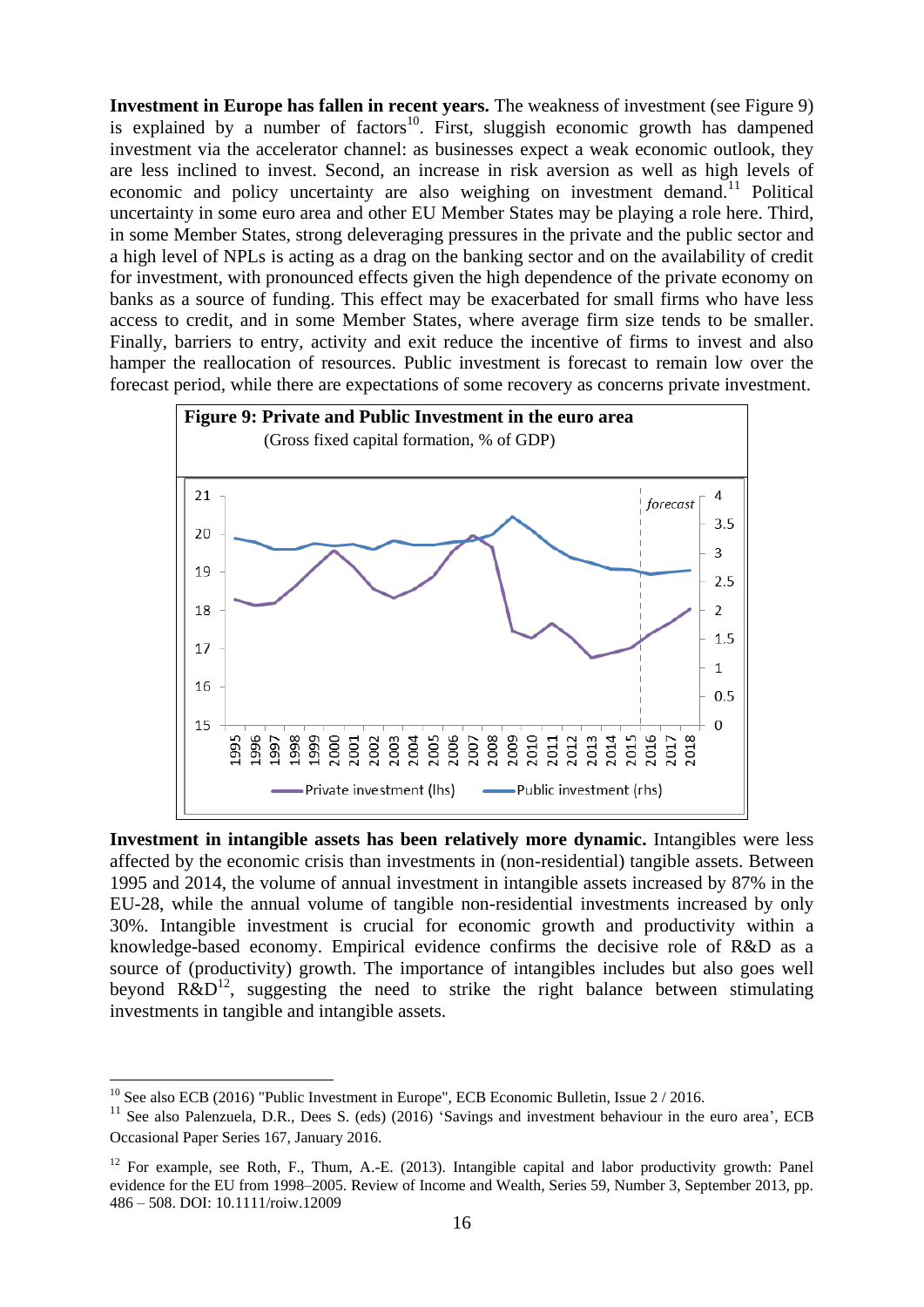**Tackling bottlenecks to investment, increasing opportunities for and stimulating investment is key to improving the EU's growth potential**. Removing barriers to investment could spur more growth and also help to reduce external imbalances within the euro area. In euro area Member States with high external liabilities, which continue to display very negative net international investment positions, facilitating investment is needed to boost productivity and improve non-cost competitiveness. By lifting the growth path, structural reforms would facilitate the reduction of debt to GDP ratios (both public and private) and also help address high internal imbalances, notably in the form of high unemployment, that have partly replaced the external imbalances. In euro area Member States with persistent current account surpluses, stronger investment and/or consumption would contribute to strengthening growth prospects and further rebalancing within the euro area. In addition, the joint removal of barriers to investment in Member States with external surpluses and in Member States with high external debt would also facilitate the rebalancing process through cross-border spillovers. A recovery of public investment could also help leverage private investment.

**The removal of investment bottlenecks requires structural reforms at the Member State level.** This issue is addressed in the Third Pillar of the Investment Plan for Europe (see Box 3) and reflected in the European Semester analysis and country-specific recommendations. In addition, the Single Market remains to be completed, especially in the services sector, where a lack of ambition in the implementation of the Services Directive, as well as persistent country heterogeneity, contributes to an underperformance of the sector. Removing obstacles to investment also raises the effectiveness of other macroeconomic and structural policies. For example, in the context of very low interest rates, the monetary transmission channel is weaker if firms cannot take advantage of expansionary monetary policies to invest. The same holds for initiatives aimed at facilitating access to finance (e.g. within CMU).

#### **Box 3. Third Pillar of the Investment Plan in the euro area Member States**

While the initiatives under the first and second pillars of the Investment Plan for Europe are expected to yield increasingly tangible results, action is also advancing on the third pillar, which aims at improving the business environment in Europe to make it more conducive to investment. Initiatives under the third pillar include measures at EU and national level to provide greater regulatory predictability, remove bottlenecks to investment, and further reinforce the Single Market. The Commission has already launched intensive work across all relevant areas of EU competence, such as initiatives to develop the Capital Market Union (e.g. lowering capital charges under Solvency II) and a better use of EU funds (e.g. combination of ESI funds) as well as other actions in a number of areas with direct impact on investment decisions in Europe. At the Member State level, the European Semester also places a particular emphasis on the identification of investment challenges $13$  and the related reforms.

The review of investment challenges carried out in the context of the European Semester shows that the most frequent barriers to investment in the euro area include inefficiencies in public administration, an unfavourable business environment, and high sector-specific administrative and regulatory burdens. However, barriers to investment vary across euro area Member States. In some of them, barriers may also include a lack of transparency in public administration, a high level of taxation and overly complex taxation systems, product and labour markets distortions, weaknesses in research and innovation frameworks, and barriers to accessing finance, particularly for SMEs.

1

<sup>&</sup>lt;sup>13</sup> In November 2015, the Commission presented together with the 2016 Annual Growth Survey, a document identifying key challenges and regulatory barriers to investment in each Member State. Commission Staff Working Document (2015) 'Member States Investment Challenges', SWD(2015)400.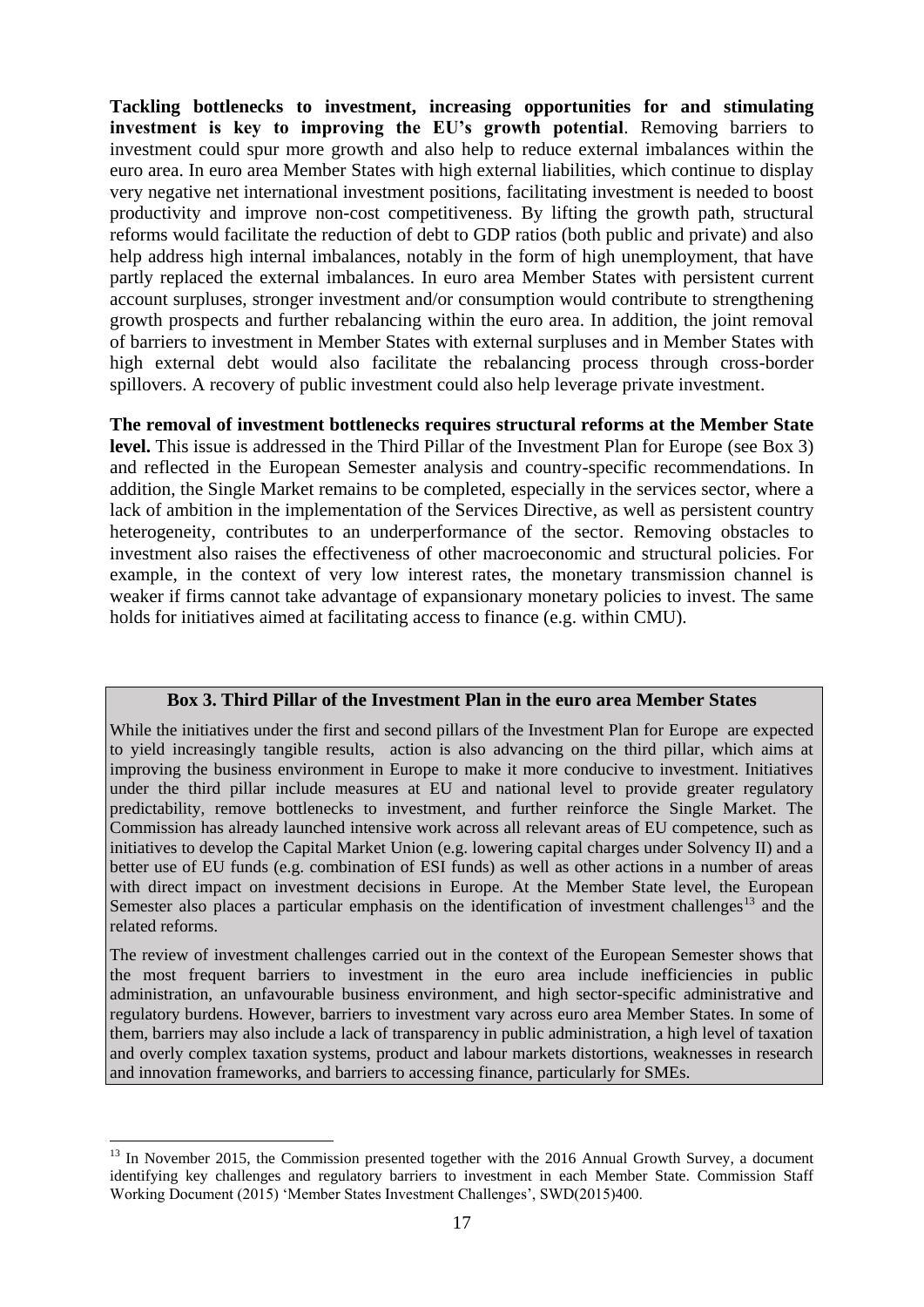The assessment of actions taken so far to address investment challenges shows that progress across categories of barriers<sup>14</sup> and across Member States has been uneven and that more needs to done. Three groups of Member States can be distinguished. The euro area Member States heavily hit by the crisis appear to have been overall the most active in addressing barriers to investment across the board. In the euro area cohesion Member, actions have been taken to address barriers to investment, in particular in the area of 'Public Administration/ Business Environment'. By contrast, in other euro area Member States, actions have been more limited notably in the areas of 'Public Administration/ Business Environment' and 'Sector-specific Regulation, which represent the main categories of barriers to investment in that group.

Reflecting the increasing importance of the third pillar in the euro area policy strategy, the number of investment related recommendations has increased in the CSRs proposed in 2016. However, these recommendations will only result in better conditions for investment if they are implemented. An assessment of the level of implementation of the 2015 CSRs related to investment challenges shows that only about 60% have seen at least some progress. Therefore speeding up the adoption and implementation of national reforms is crucial to improve the investment environment and complementarity with other EU policy initiatives.

## <span id="page-17-0"></span>**3. Structural reforms, adjustment capacity and social fairness**

**Structural reforms are necessary to address the decline in potential output growth in the euro area.** Compared to the pre-crisis period, the medium term growth potential of the euro area has virtually halved. This is in part linked to demographic and broader developments, but it also reflects what are known as "hysteresis effects" resulting from the crisis: the economy's weak performance over a prolonged period of time can degrade physical capital and the productivity and participation of the workforce to such an extent that it permanently reduces growth potential. As highlighted in the Annual Growth Survey (2017), lifting the EU's growth potential requires structural policies to boost employment and productivity. The European Commission has carried a model-based benchmarking exercise that shows that if Member States were to close half of the observed gaps with best performers in areas such as market competition and regulation, labour market and skills-upgrading, tax structure and R&D, euro area GDP would be boosted by close to  $6\%$  after 10 years.<sup>15</sup> The long term decline in potential growth may also reflect the fading out of the impact of strong advancements in European integration, such as the creation of the common market in the 1960s, the move towards the single market, the creation of euro and successive enlargements of the EU, which have opened up markets to more competition and have spurred a strong and lasting drive for productivity growth in past decades.

**Significant structural differences and asymmetries in Member States' ability to respond to economic shocks remain**. While economic differences are to some extent inevitable in a monetary union, large and persistent differences are a serious concern for several reasons. They can: (i) make the single monetary policy less effective, in particular if monetary policy is constrained by the zero lower bound; (ii) turn into lasting differences in structural growth; (iii) spill over to other Member States; and/or (iv) undermine citizens' trust in the EMU.

**A significant degree of economic convergence and adaptability among members is necessary for the good functioning of the EMU.** In a monetary union, in the absence of the exchange rate as an adjustment tool among participating countries, labour and product markets must be able to contain the impact and to facilitate adjustment after an asymmetric shock. Even a common shock can have very asymmetric effects across the euro area, and have

<sup>&</sup>lt;sup>14</sup> These categories are 1) Public Administration/Business Environment; 2) Labour Market/Education, 3) Financial Sector/ Taxation; 4) Research, Development and Innovation; and 5) Sector-specific Regulation.

<sup>&</sup>lt;sup>15</sup> Varga, J., In't Veld, J. (2014), 'The potential growth impact of structural reforms in the EU — A benchmarking exercise', European Commission, European Economy Economic Paper 541, December 2014.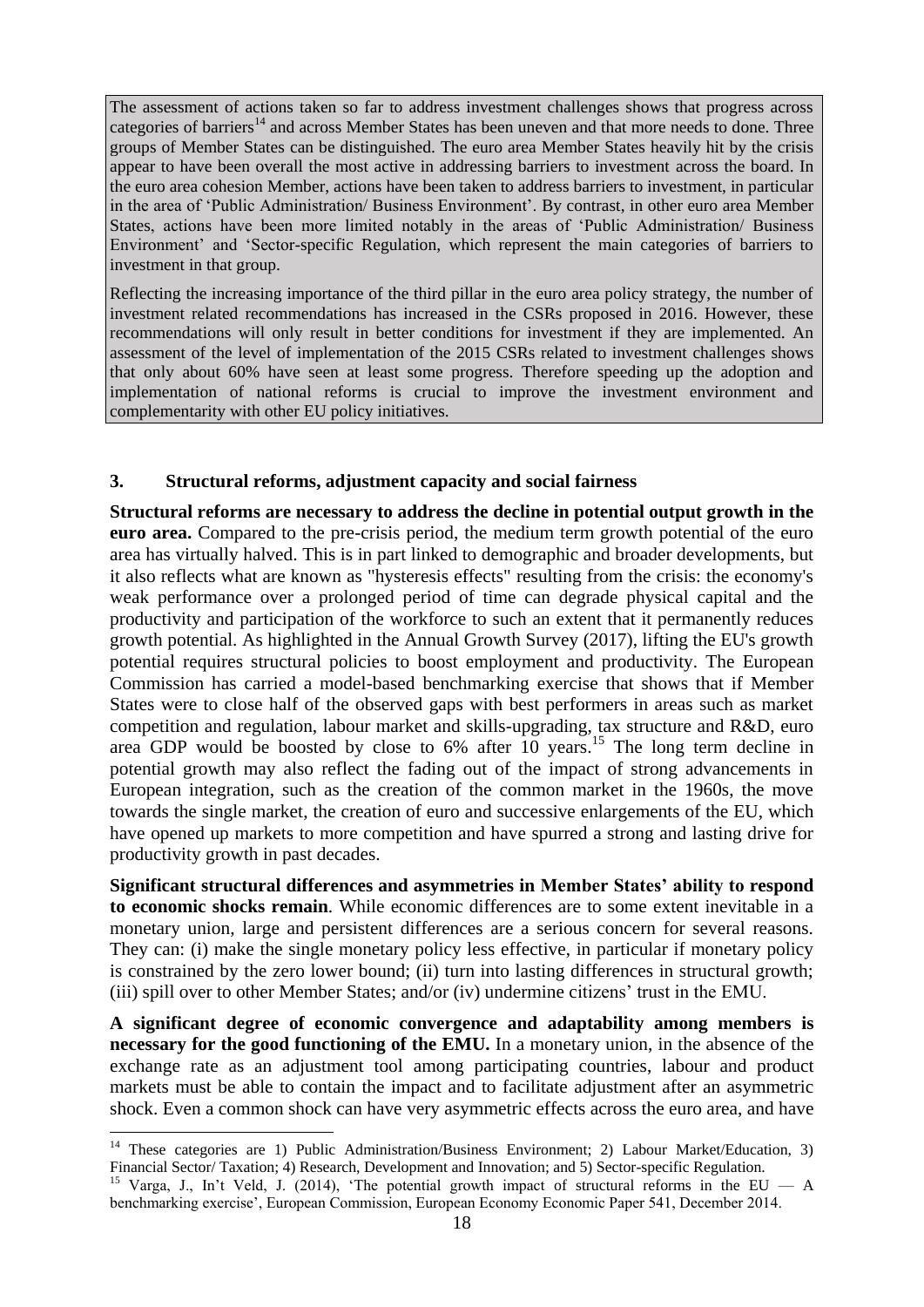a long-lasting impact. These asymmetries reflect, at least in part, persisting rigidities in product and labour markets, which hamper the response of both prices and quantities to shocks or output gap differences and therefore slow down the adjustment process. This has severe consequences: most of the Member States with more rigid economic structures (as measured by widely used product and labour market indicators) experienced a particularly strong downturn during the crisis and sluggish adjustment afterwards.<sup>16</sup>

**Reforms aimed at more competitive and effective services sectors are important for improving the euro area's adjustment capacity.** For example, the large size of the services sector and its interaction with the rest of the economy, where it is increasingly an input to production, make developments in market services essential for competitiveness and longterm growth.<sup>17</sup> However, available economic indicators generally reveal underperforming services sectors in the EU, as evidenced through unfavourable productivity-wage dynamics, relatively high mark-ups and inefficient resource allocation<sup>18</sup>. At the heart of it, high regulatory barriers remaining in the services sectors as well as large heterogeneity among Member States, hampers not only individual Member State economies, but also the functioning of the Single Market and the overall growth prospects of the euro area.<sup>19</sup>

**Appropriate wage setting mechanisms and properly designed employment protection regulations can also contribute to a balanced adjustment to shocks.** Effective automatic fiscal stabilisers may help to minimise the persistence of the effects of economic shocks, supporting households' incomes and stabilising consumption and the economy even in the transition to new jobs, and through activation measures that facilitate the return to work. Active labour market policies that improve labour market matching and facilitate the return to work in the open labour market are important to limit the hysteresis effects of the adjustment process. Combined with appropriate incentives to work, they increase the contribution of labour to potential GDP-per-capita growth by preventing scarring effects that translate into socially-costly longer unemployment spells and exits towards inactivity.

**The improvement in the euro area labour market, with a steady reduction in unemployment, is welcome but insufficient.** Jobs are being created at a robust pace, but the employment rate remains below its 2008 level. The euro area unemployment rate has fallen by 2 percentage points since the start of the recovery, but also remains above the pre-crisis average at 10.1%. The observed reduction in unemployment has been mainly due to a decline in separation rates, while job-finding rates improved somewhat. Despite some convergence in unemployment rates, with the largest falls in Member States more severely hit during the crisis, large differences persist with unemployment rates ranging from 23.5% in Greece to 4.3% in Germany, and labour mobility remaining low on average in the euro area. Wage gains have been moderate in 2015 at slightly above 1%, which in the context of low inflation has been translated almost entirely into real wages.

**Differences in labour market adjustment capacity among euro area Member States affect both employment and social performance.** Temporary differences in unemployment rates may be transformed into persistent growth and income divergences. There is notably a risk of important market inefficiencies in terms of matching of unemployed people with vacant posts and that unemployment becomes entrenched with accompanying negative spillover effects. These shortcomings not only challenge the smooth functioning of the euro area,

1

<sup>&</sup>lt;sup>16</sup> See also Quarterly Report on the Euro Area, Vol. 14 No. 4 (2015).

<sup>&</sup>lt;sup>17</sup> See, for example, World Bank (2016), "EU Regular Economic Report. Growth, Jobs and Integration: Services to the Rescue", Fall 2016.

<sup>&</sup>lt;sup>18</sup> Thum-Thysen, A., Canton, E. (2015), "Estimation of service sector mark-ups determined by structural reform indicators", European Commission, Economic Papers 547, April 2015.

<sup>&</sup>lt;sup>19</sup> Canton, E., D. Ciriaci and I. Solera (2014), "The Economic Impact of Professional Services Liberalisation", European Commission, Economic Papers 533, September 2014.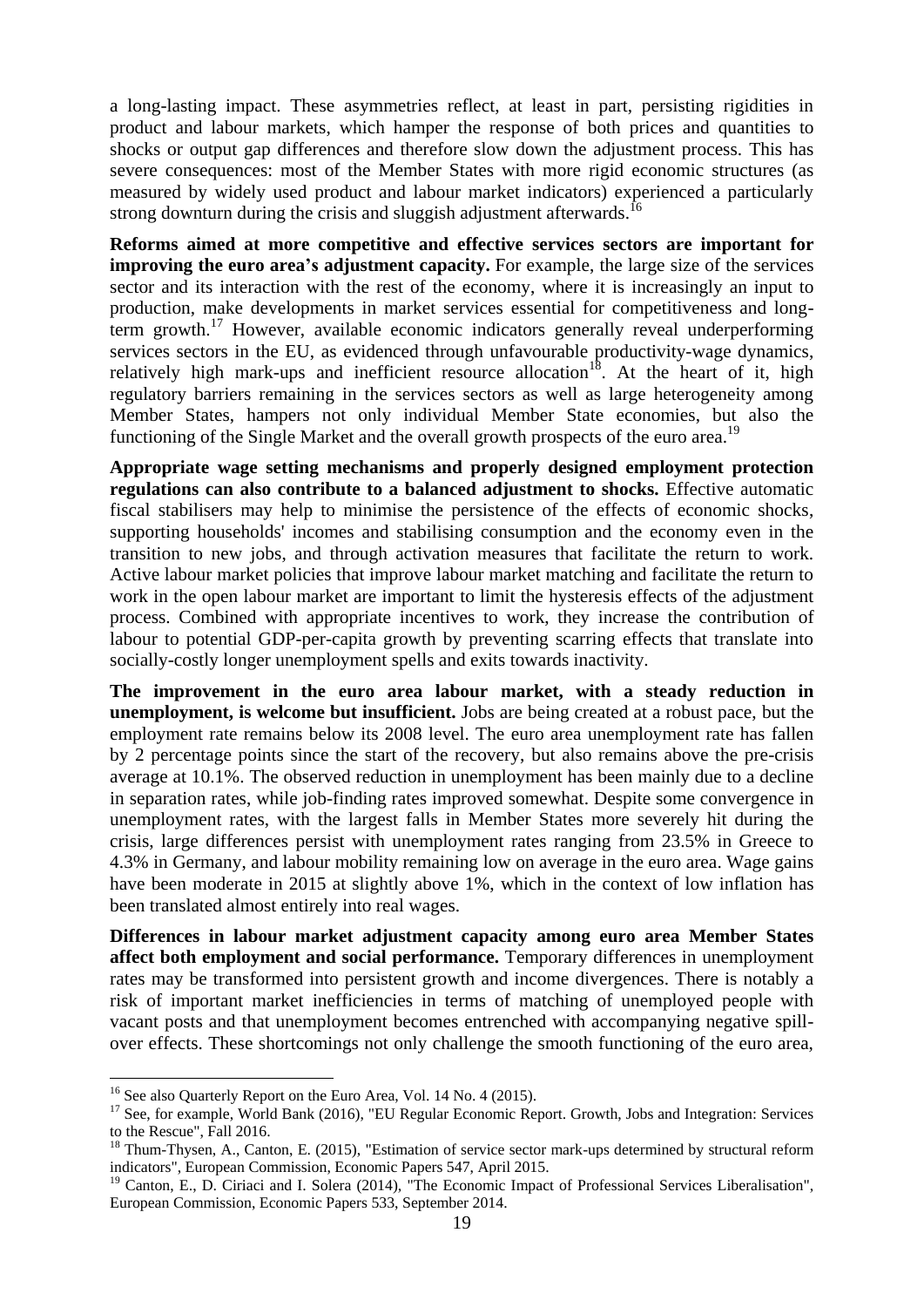but also risk undermining public support for the euro, by falsely blaming it for income inequality and high poverty rates which rather reflect deeper trends and insufficient reforms in the specific economies.

**The latest trends in income inequality and in poverty are positive, but levels are still unsatisfactory.** Income inequality trends since the mid-1990s have been largely driven by technological changes, which involve a stronger demand for high-skilled workers and are a common trend across developed economies. A main source of income inequality is wage inequality which, in turn, results from skill-biased technological change. While wages increase for skilled workers, due to higher productivity, less skilled workers face wage stagnation or also less employment opportunities. In addition, capital income, which tends to be highly concentrated, has increased and tax and benefit systems have become, to some extent, less distributive.<sup>20</sup> Poverty increased significantly in the euro area during the economic crisis and remains very high. In 2015, in the euro area, 23% of people were at risk of poverty or social exclusion, slightly less than in 2014.<sup>21</sup> At the same time, the median real disposable income has stagnated or fallen in a number of advanced economies in recent years, mostly in the prolonged aftermath of the Great Recession. **These trends further increase the importance of adopting structural reforms which can address them and take distributional effects into account.** Widening income inequalities can weaken the foundations of market economies and finally dampen economic growth. Moreover, certain reforms can have short-term costs, which may vary across societal groups, while being beneficial in the long run. Therefore, taking into account the redistributive effects of reforms can help improve social cohesion and adherence to reforms while being beneficial to growth. $^{2}$ 

**A number of reforms unambiguously reduce inequality while promoting GDP and productivity growth, but their effects may only show up in the longer run.** Competitionenhancing structural reforms have positive long-run effects on growth, adjustment capacity and resource reallocation. At the same time, reforms in the education sector such as increasing the quality and the access to education and training contributes to increasing employment, economic growth and to reduce inequality, although their positive effects take longer to materialise.<sup>23</sup> Increased childcare provision and early-learning education can play an important role in reducing inequality and increasing labour market participation and potential growth over the long term. Vocational training, as well as lifelong re-training opportunities help to mitigate the negative effect of skill-biased technical change, because they improve the skills endowment of workers and may act against labour market hysteresis caused by the crisis. Growth-friendly tax and transfer systems can also reduce income inequality (see also Box 2 on reducing the tax wedge on lower earners, which can increase the incentives to work while increasing income near the bottom of the income distribution).

**Some structural reforms may involve a trade-off between higher growth and higher inequality.** The distributional effect of product and labour market reforms is not clear a priori. For example, on the one hand, the creation of job opportunities warranted by reforms which address rigidities, such as on the use of part-time jobs, may help to draw women or the young into work, reducing income disparities between the full-time employed and the unemployed. A reduction in minimum wages, as well as the revision of the generosity of unemployment

 $20$  Going for Growth (2015). Chapter 2 "The effect of pro-growth structural reforms on income inequality".

<sup>&</sup>lt;sup>21</sup> For more details, see European Commission (2017), "Draft Joint Employment Report".

<sup>&</sup>lt;sup>22</sup> Pichelmann, K. (2015): "When 'Secular Stagnation' meets Piketty's capitalism in the 21st century. Growth and inequality trends in Europe reconsidered", European Economy Economic Papers 551; Cingano, F. (2014): "Trends in Income Inequality and its Impact on Economic Growth", OECD Social, Employment and Migration Working Papers No. 163.

<sup>&</sup>lt;sup>23</sup> Varga, J., In't Veld, J. (2014), 'The potential growth impact of structural reforms in the EU — A benchmarking exercise', European Commission, European Economy Economic Paper 541, December 2014.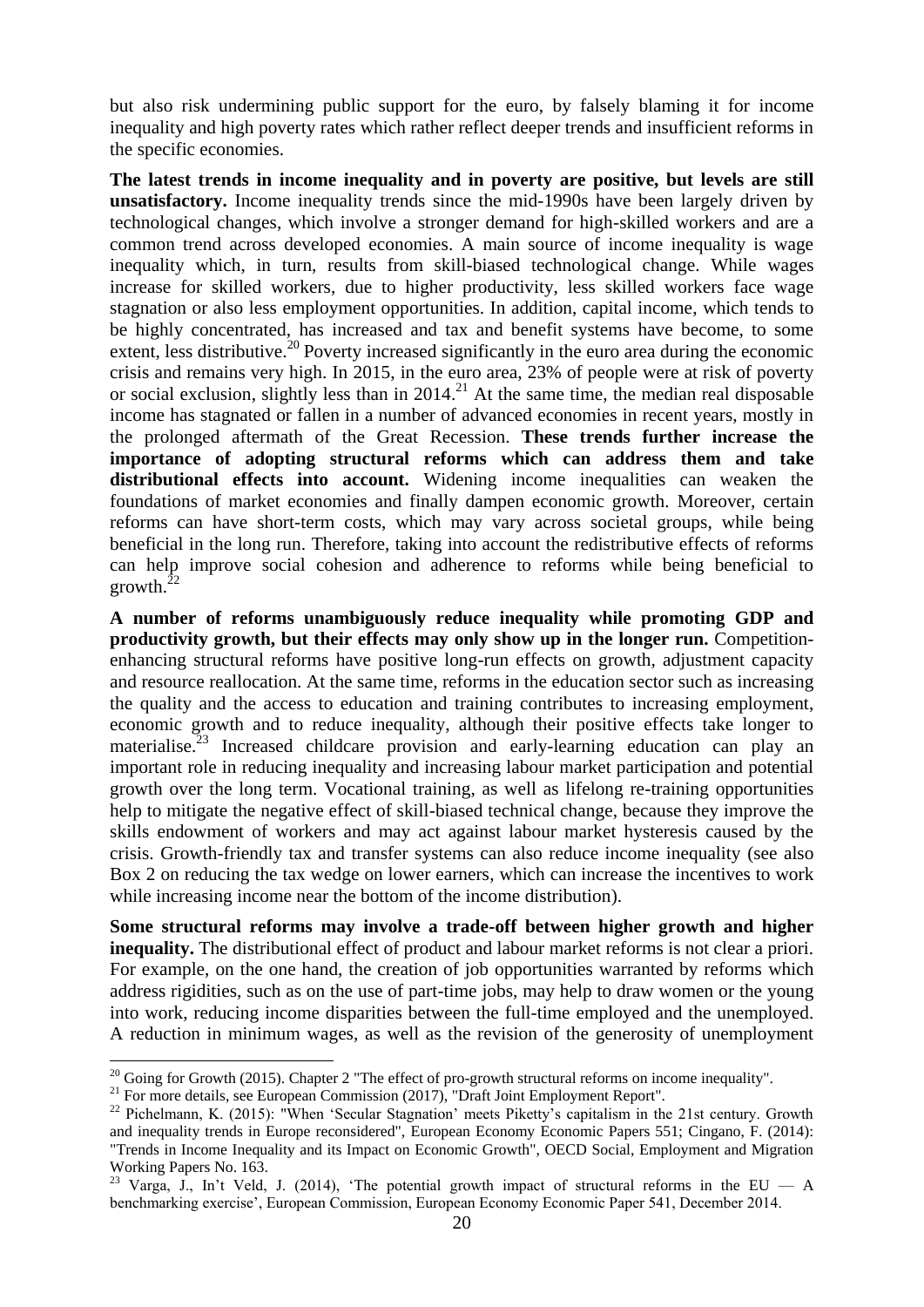benefits and a reduction in employment protection tend to have positive effects both on job creation and labour market participation. On the other hand, they also reduce the reservation wage and may allow the emergence of new low-wage jobs or reduce job tenure, hurting the quality of employment. Reforms that end up creating a dual market, moreover, might also have a negative effect on productivity, and therefore also on wages, by making firms more willing to hire, but less willing to keep workers and reducing incentives for both employers and workers to invest in their skills. 24

**An appropriate combination of reforms is important to have positive net distributional effects.** Reforms that boost innovation and are therefore good for the economy as a whole, for instance, tend to increase wage dispersion because they increase the demand for (and the wages of) skilled workers, making others obsolete. Appropriate redistributive reforms as well as policies aimed at upskilling could therefore mitigate this potential negative effect. A stronger focus on flexicurity, shifting the protection from the job to the worker, can minimize the loss of wage income during a transition from one job to another and therefore minimize the negative redistributive effects of flexibility-enhancing labour market reforms. Euro area Member States that have implemented labour market reforms along these lines are more resilient and show a better employment and social performance.

**Over the last year, the euro area has made some progress in addressing its main structural challenges, but much remains to be done.** A number of Member States implemented structural reforms strengthening economic resilience in the post-crisis period, opening up several markets and improving the conditions for investment. On labour issues, reform activity in the field of employment protection legislation has been intense, particularly in Member States with both large cumulated imbalances and stringent job protection legislation before the crisis, which had slowed down or even hampered the reallocation of jobs and workers towards more productive activities, resulting in high and persistent unemployment. However, despite the broadly-supported evidence of the positive economic impact of structural reforms, progress in implementing credible reforms is often quite slow in many Member States and differences in economic structures remain.

## <span id="page-20-0"></span>**4. Financial sector developments and policy**

**Financial markets have shown remarkable resilience despite increased uncertainty.** Investors became increasingly risk-averse early in the year, as concerns about a global slowdown and the impact of low interest rates on the profitability of the financial sector took hold. This was followed by the surprise results of the UK referendum in June and most recently the US Presidential elections, which affected financial markets to different degrees. The 2016 EU-wide European Banking Authority's stress tests results concluded that the capital position of the EU banking system was satisfactory. Despite the significant capital erosion imposed by the adverse scenario, banks would still be in a position to absorb an even stronger economic shock, were it to occur. Financial markets have been resilient in 2016, without showing signs of dislocation or liquidity shortage, supported also by a continued accommodative monetary policy in the euro area.

**In a challenging external and financial environment, euro-area systemic stress has risen somewhat, but remains contained, clearly below the levels recorded during previous crisis episodes** (Figure 10). While the overall resilience of euro-area banks has continued to rise, and is much higher than prior to the last financial crisis, banks continue to be confronted

**<sup>.</sup>** <sup>24</sup> Blanchard and Landier (2002) "The Perverse Effects Of Partial Labour Market Reform: Fixed-Term Contracts In France," Economic Journal, 112 (June).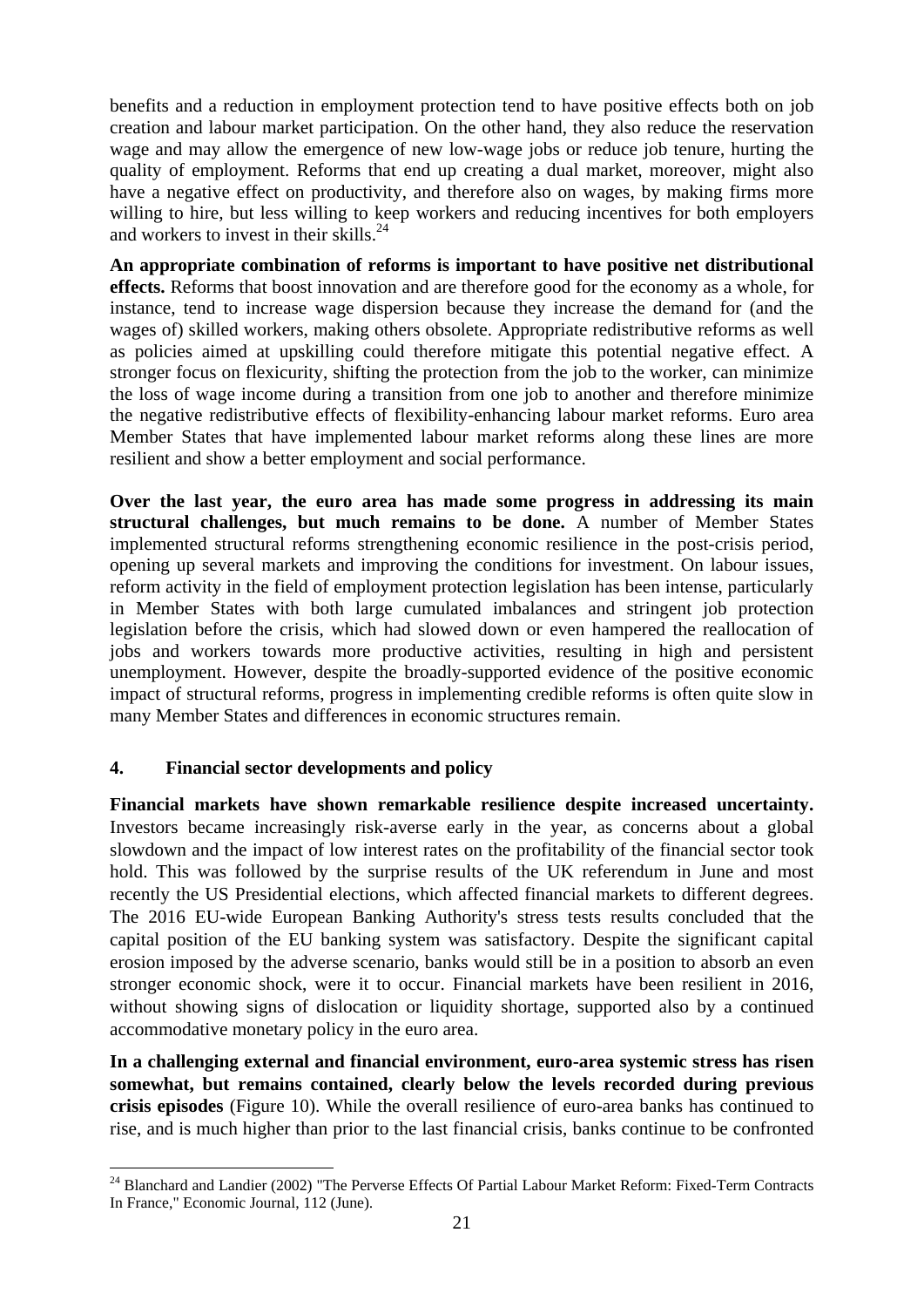with an outlook of low profitability and high stocks of non-performing loans in certain jurisdictions. Alongside the weak economic recovery and low-interest-rate environment, a rather high cost base following limited progress in restructuring has further dampened banks' profitability. Risks also extend to the real economy, with remaining high levels of public and non-financial private debt in some Member States.

- **With regard to policy developments, the supervisory, macro-prudential, and resolution frameworks are now fully operational.** The Single Supervisory Mechanism (SSM) is responsible for the direct supervision of the most significant euro-area banks, and carries out the Supervisory review and Evaluation Process through ECB-led joint review teams. The macro-prudential framework is meant to strike an appropriate balance between granting sufficient flexibility to Member States in implementing macroprudential tools in line with national structural and cyclical conditions, while ensuring coordination at EU level and the proper functioning of the internal market. It is currently being reviewed to ensure that it is effective in addressing financial-stability risks. Member States have transposed the Bank Recovery and Resolution Directive (BRRD) and the Deposit Guarantee Scheme Directive, and as of January 2016 the Single Resolution Board is operational.
- **The Capital Market Union (CMU) seeks to create a single market for capital in Europe and is the third pillar of the Commission's Investment Plan for Europe.**  CMU aims to contribute to a more balanced structure of financial intermediation, by boosting and integrating market-based funding. It should therefore contribute to both cross-border stabilisation supporting demand and diversification in funding sources. CMU is conceived for the whole EU, but it is particularly relevant for euro area, which relies more on traditional bank funding than the rest of the EU. By the end of 2016, the European Council has called for an agreement on three initiatives. First, a proposal for Simple, Transparent and Standardised (STS) securitisations to establish more risksensitive capital charges for STS securitisation. Second, modernising the Prospectus rules to increase access to capital markets for smaller companies. Third, proposals for revising the European Venture Capital Fund and the European Social Entrepreneurship Fund Regulations to strengthen Europe's venture capital markets.
- **As part of the agenda for Better Regulation, a public consultation was launched on the state of the EU's regulatory framework for financial services.** Follow-up actions will focus on four main areas. First, ensuring a wider flow of finance to small and medium-sized firms and long-term investments. Second, a more proportionate application of rules to promote competition and safeguard the diversity and dynamism of the financial system. Third, a better balance between the costs and benefits of statutory and reporting requirements which provide the competent authorities with essential data to perform market oversight and ensure a proper functioning of financial markets. Fourth, a more consistent and forward-looking regulatory framework. The Commission will present the outcome of the Call for Evidence, including the respective follow-up actions, in November.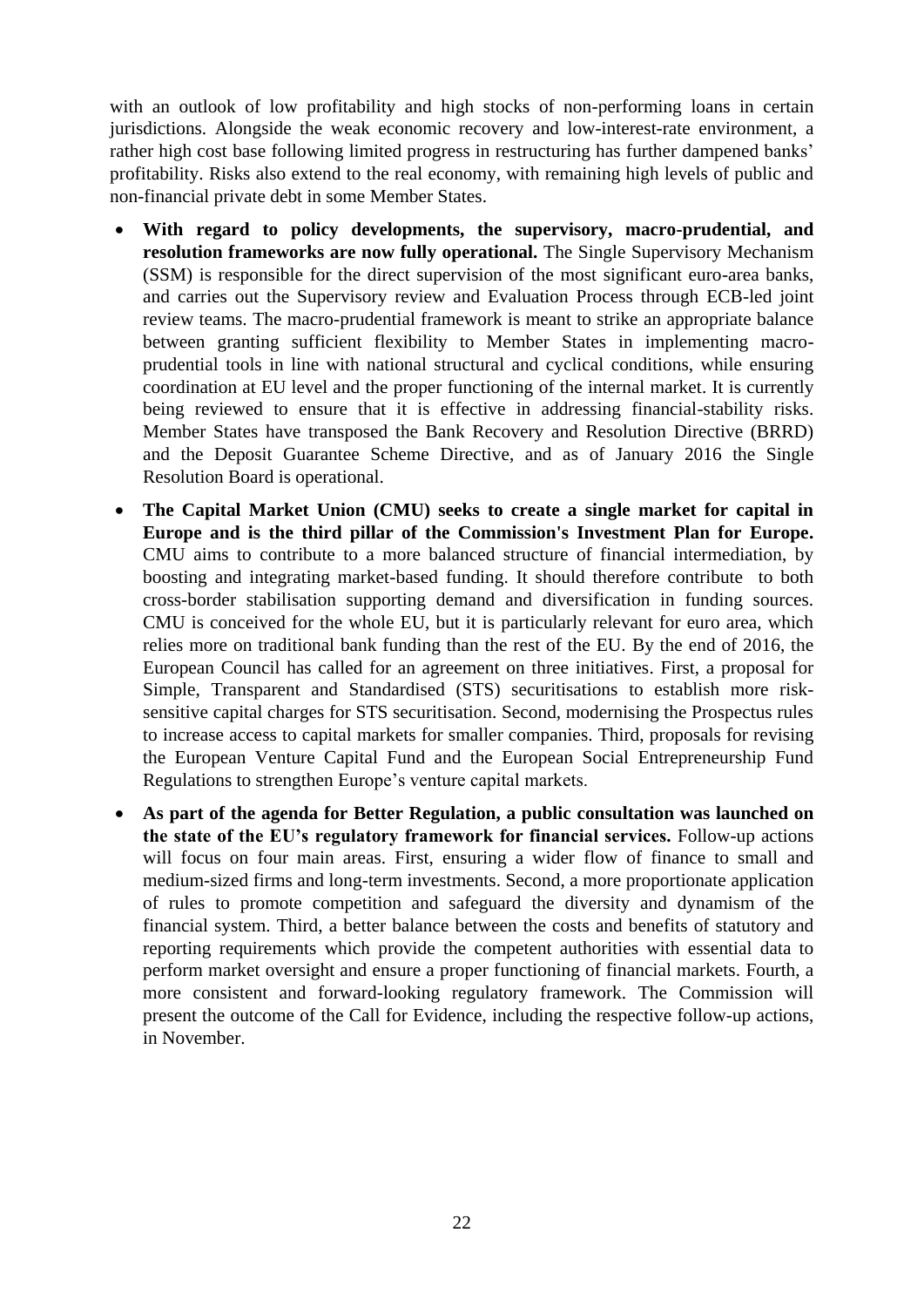

*Sources: Thomson Reuters, ECB and ECB calculations, European Commission. Notes: The Composite Indicator of Systemic Stress is unit-free and constrained to lie within the interval (0, 1). See Hollo, D., Kremer, M. and Lo Duca, M., ''CISS - a composite indicator of systemic stress in the financial system'', Working Paper Series, No 1426, ECB, March 2012.*

**Looking ahead, a central challenge in the financial sector concerns the completion of the Banking Union.** Banking Union will allow for the consistent application of banking rules in participating Member States, which are mainly part of the euro area. Currently, the elements of Banking Union rest on the foundation of the Single Rulebook and two pillars – the Single Supervisory Mechanism and the Single Resolution Mechanism. An important aim of Banking Union is to break the sovereign-bank loop, which is accomplished through risk reduction and removing barriers that segment the single market for banking services. However, it also implies a move towards risk sharing at the euro-area level. Risk sharing is still partial, and the sovereign-bank link is not yet completely broken.

**A European Deposit Insurance Scheme (EDIS) and a common backstop for the Single Resolution Mechanism are still to be put in place.** Crises affecting banks are commonly macro-economic and general in nature, following e.g. asset market collapses and economic downturns. The current set-up of national deposit guarantee schemes may be vulnerable to large national shocks, in particular when a sovereign and a national banking sector are perceived to be in a fragile situation. The proposal under discussion envisages a full European system of deposit guarantees, administered by a Single Resolution and Deposit Insurance Board. EDIS would be established to insure national deposit guarantee schemes, which would remain part of the scheme. A common backstop for the Single Resolution Mechanism would underpin the credibility of resolution, which requires large amounts of resources in the face of large shocks. The backstop should facilitate borrowing by the Single Resolution Fund, and ensure that adequate funding is credibly available to resolve the affected banks in the most efficient manner. Ultimately, the banking sector would be liable for repayment by means of levies. This work should proceed in parallel to the adoption of the further risk-reduction measures in the banking sector that the Commission is going to propose shortly to address the outstanding elements of the post-crisis reforms in the banking area, in line with international standards agreed in Basel and the Financial Stability Board. A complete Banking Union would break the sovereign-bank loop and reduce barriers to cross-border banking. The EU would be able to reap the full benefits of the single market for banking services, and thus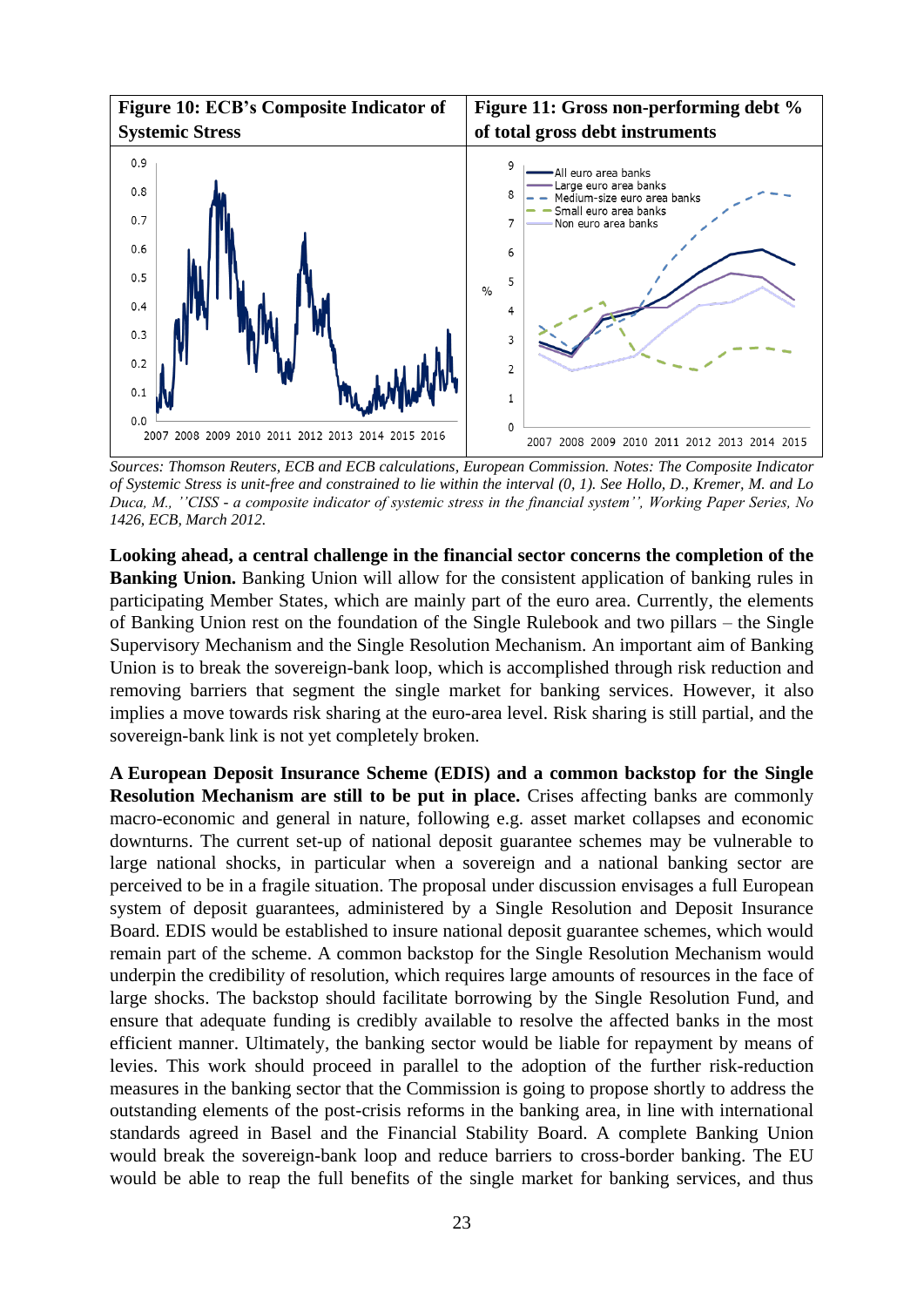increase cross-border competition and facilitate consolidation. Without it, there is the risk of perpetuating the situation of low profitability and low efficiency in the sector.

**Some challenges are pertinent for the euro area in particular, since the economy is still pressed by low growth and high unemployment.** Banks' low profitability and high levels of non-performing loans (NPLs) put pressure on banks' balance sheets and hinder the resolution of internal euro area imbalances (see Section 2 above)**.** Six out of seven Member States with the highest levels of NPLs are part of the euro area. Since the financial crisis, the NPL ratio for the euro area has risen markedly (see Figure 11), although there are important divergences across Member States and across banks. As also highlighted in Section 2, high NPL ratios have a significant negative impact on banks' profitability and their ability to provide credit to the economy. They become an impediment to economic growth in the affected Member States, and risk becoming a source of systemic risk within the euro area.

**High levels of NPLs are largely a country-specific concern, but there are also crossborder spill-over effects.** In general, Member States are best placed to deal with NPL resolution within their own jurisdiction. However, depending on the scale of the problem, high NPL ratios can also pose pan-euro-area risks. Market tensions can quickly lead to concerns for financial stability in one Member State, which can spread to one or more other Member States. This systemic aspect of the NPL problem suggests scope for a euro-area-wide discussion on a policy response that could assist Member States to deal with their NPL problems.

**Linked to the problem of high NPLs are deficiencies in Member States' insolvency frameworks.** There is a high degree of heterogeneity in the performance of insolvency frameworks across Member States, where the estimated average duration of corporate insolvency proceedings ranges from less than one year to well above four years. In many cases, insolvency procedures fail to maximise the prospects for asset recovery. This hampers lenders' willingness to provide funding to firms, resulting in less credit provided to the economy. Furthermore, as highly indebted companies use their profit to repay debts, delays in debt restructuring lead to lower investments. All in all, excessively leveraged banks and firms are more vulnerable to negative shocks. The Commission is putting great emphasis on implementing a *second chance approach* to insolvency. The Insolvency Recommendation of 2014 aims to establish minimum standards regarding pre-insolvency and recovery proceedings. Only a few Member States have so far implemented these Recommendations, and those implementing have done so only partially. Work is also ongoing to benchmark national insolvency regimes.

**The relatively large reliance on banks in financing the economy makes the euro area more vulnerable in times of crisis and can exacerbate an economic downturn.** The financial crisis led to significant restructuring and deleveraging needs in the banking sector. Consequently, the euro-area banking sector has gone through an extended period of reduced lending volumes. In turn, enterprises, and particularly small and medium-sized firms, which typically rely on bank funding, had difficulties obtaining sufficient funding. Traditional bank funding also requires overcollateralization, and so banks are less keen to finance innovation. An important element of CMU initiatives will be initiatives to broaden the sources of financing in the euro area, giving a stronger role to capital markets. This should reduce the risks of one funding channel becoming temporarily impaired.

**The scarcity of euro-denominated safe assets is an obstacle to breaking the sovereignbank loop and weighs on financial stability and growth.** Following the global financial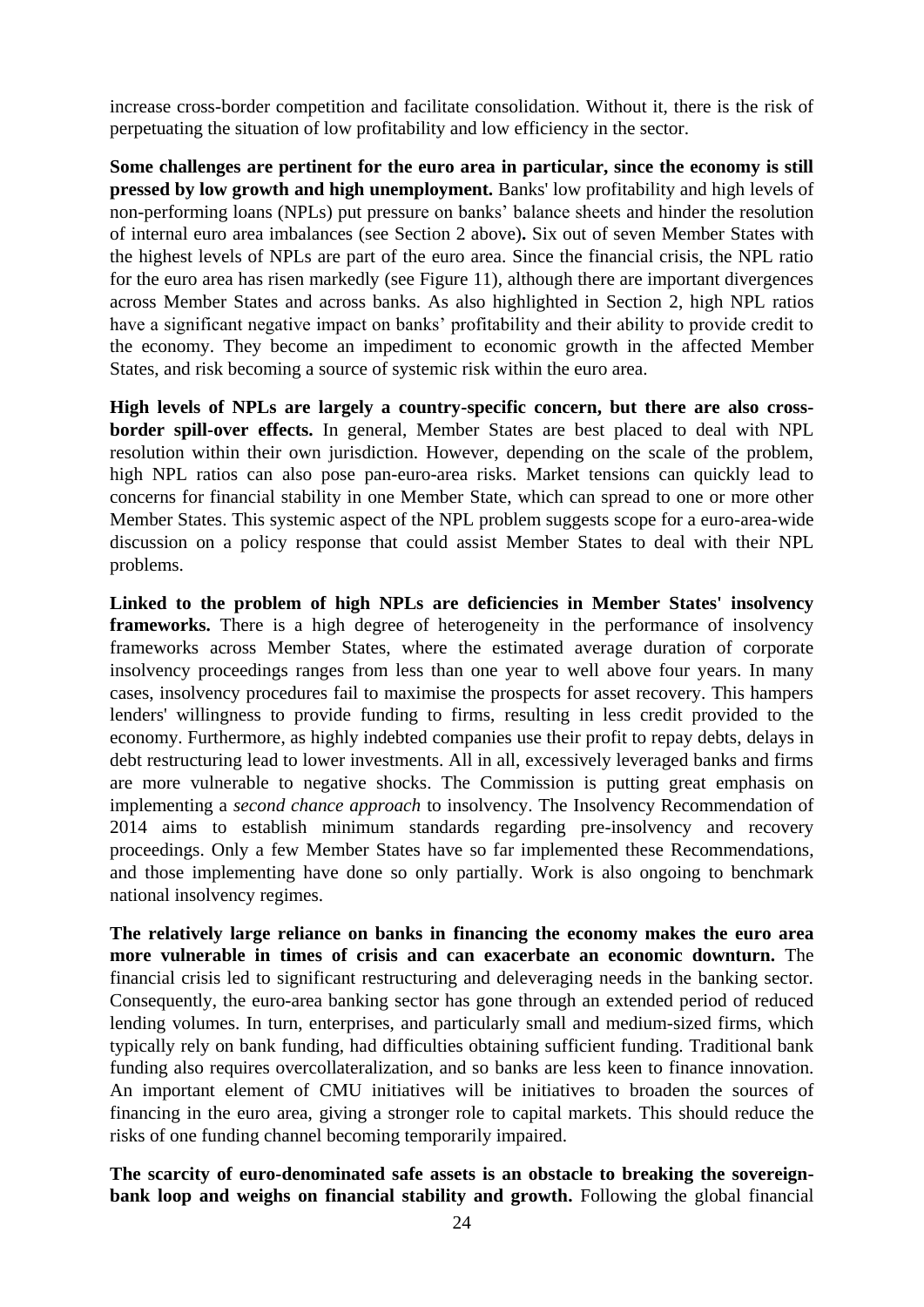crisis and the sovereign debt crisis, the credit ratings of some euro area Member States were lowered, which reduced the supply of euro-denominated safe assets. At the same time, demand for these assets has continued to increase, partially due to recent regulatory reforms, which require banks to hold more liquid and secure assets. This situation reduces the efficiency of functioning of EMU, preserving the sovereign-bank loop. In a crisis situation, it could also create incentives for capital flight from weaker to stronger jurisdictions. It may put downward pressure on the yields of AAA-rated bonds denominated in euro, distorting intertemporal decisions and affecting the viability of financial institutions, in particular pension funds. Finally, it may interact with zero lower bound constraints for interest rates, by dampening output.<sup>25</sup> How a better match between the supply and demand of safe assets can be achieved in the euro area should be a matter for policy consideration.

### <span id="page-24-0"></span>**5. Completing the EMU as a key driver for stability and growth**

**The euro area faces the challenge of completing its EMU architecture - to strengthen the resilience of the euro area against negative economic shocks and to support long-term growth.** Despite the progress made in the past few years, the EMU framework is not yet in a position to deliver what its citizens ultimately expect from it: economic prosperity and security based on sustainable growth and price stability, high employment and financial stability. Over the last year, some progress on the EMU initiatives has been made. In the meantime, issues such as the UK referendum, immigration and security have become prominent but completing the EMU remains pressing. Maintaining the current uncompleted state of EMU's architecture create real economic costs due to sub-optimal policies and risks making EMU unable to effectively weather significant economic shocks if they occur.

**Important work under Stage 1 of the work on EMU deepening is ongoing and a number of initiatives are underway to improving the economic governance toolbox**.

- **In October 2015, the Commission indicated it would explore ways to streamline the methodology for assessing compliance with the Stability and Growth Pact (SGP).** This aims to improve transparency and reduce complexity in the application of the fiscal rules, without changing the existing legislation, In April 2016 it received a formal mandate by Ministers to explore possibilities to increase predictability and transparency in the implementation of the SGP, including through a greater focus on the so-called expenditure benchmark. Work on the latter is moving forward, with the majority of Member States subscribing to the approach proposed by the Commission. The Economic and Financial Committee has been tasked to report back to Ministers in December 2016.
- **The Council adopted the recommendation to set up National Productivity Boards on 20 September 2016.** Euro area Member States now have an 18 months period following Council adoption in which to implement the recommendation**.** The Boards will help to improve the coordination of policies and the surveillance of competiveness developments within the Union. Competitiveness in the euro area requires high productivity and growth potential, maximising growth, jobs and social inclusion, while keeping the costs of production in line with trading partners, without creating damaging imbalances in external accounts. Coordination of policies having a bearing on competitiveness should help to ensure that domestic economic developments in each country of the monetary union are compatible and consistent among them. It should also prevent negative spillovers which may arise from a sudden unwinding of economic imbalances. The Boards will help linking the euro area and domestic dimension of structural reforms and in this way improve ownership and strengthen implementation.

<sup>&</sup>lt;sup>25</sup> Caballero, J. J. et al (2016), "Safe asset scarcity and aggregate demand, NBER Working Paper No.22044.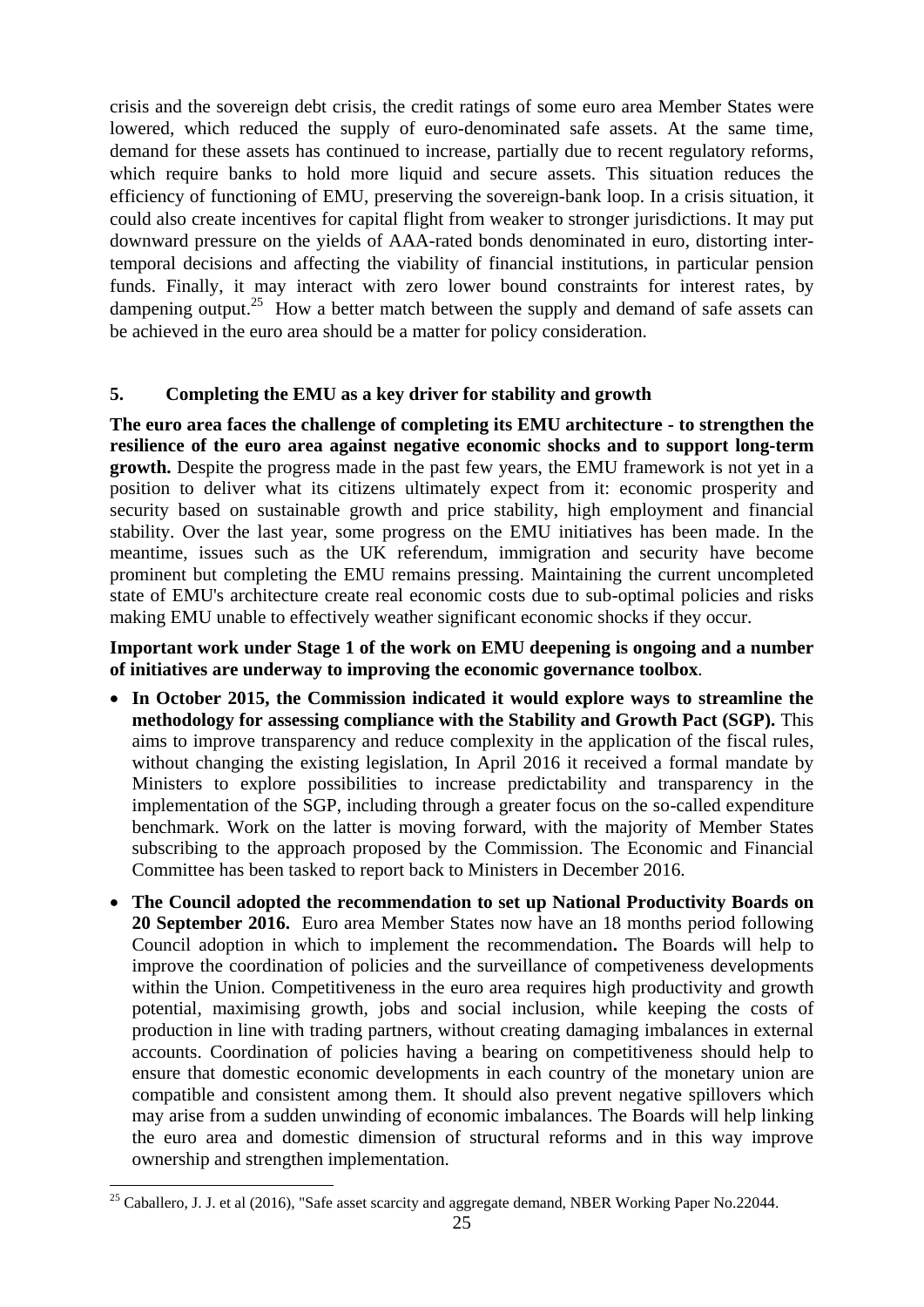- **The European Fiscal Board (EFB) became operational in October 2016.** This independent Board will assess ex-post how the EU fiscal framework has been implemented and advise on the fiscal stance. Moreover, the EFB may also make suggestions for the future evolution of the fiscal framework. In carrying out its mission, the EFB will cooperate closely with national fiscal councils across the EU so as to benefit from their expertise in fiscal matters and their country-specific knowledge.
- **In October 2015 the Commission proposed a three-step approach to strengthen euro area representation in the IMF with gradual implementation by 2025.** The approach emphasised the need to strengthen coordination among the euro area Member States via a regular consultation framework, to update the coordination infrastructure and existing coordination arrangements in IMF matters in Brussels, and to enhance coordination in Washington alongside an improved accountability towards the Council and European Parliament. Later steps include improving the representation of the euro area through a rearrangement of constituencies at the IMF and moving towards a unified representation for the euro area in a single seat. In June 2016, the Council agreed on some improvements in coordination of IMF issues and agreed to continue discussions on further strengthening the coordination.

**To move forward, Member States must resolve their differences about the long-term vision of EMU.** A reflection is needed on how a fair and sustainable balance can be found between opposing views. The translation of the Five Presidents' report into detailed second stage actions requires a shared sense of ownership and a common sense of purpose among all euro area Member States and EU institutions. The resulting model for the completion of EMU will have to combine risk sharing and risk reduction in a way that makes it both economically and politically attractive and viable.

**The model for the completion of EMU has to deliver the appropriate punch.** It has to ensure the appropriate mix of financial market stability, adequate incentives for the private and public actors at European and national levels to make the right policy choices, and facilitate a policy mix at European and national levels to support fair and sustained growth and ensure fiscal sustainability. The sovereign-bank loop needs to be fully severed, while taking care of moral hazard and strengthening market discipline.

**Stage 2 initiatives advocated by the Five Presidents' Report include more fundamental reforms such as the setting up of a stabilisation function and a more binding process to facilitate convergence.** For example, a stabilisation function would help Member States to better deal with shocks that cannot be managed at the national level alone. One overarching requirement for political acceptance of this initiative is to credibly prevent the risks of permanent transfers that are not democratically legitimised. Another imperative is that the stabilisation capacity does not undermine the incentives for sound fiscal policy-making, nor the incentives to address national structural weaknesses. The Five Presidents' Report states that significant and sustained convergence towards similarly resilient economies should be a condition for access to a shock absorption mechanism to be set up for the euro area. The common stabilisation capacity could take many forms in practice. In line with the message of the Five Presidents' Report, a move in this direction should be accompanied by a stricter application of the common fiscal framework at national level.

**Preparation of these more fundamental reforms towards completion of EMU in stage 2 has been initiated**. First and foremost, a broad debate on the measures required has taken place in 2016 with stakeholders. Workshops and conferences have taken place in all euro area Member States and a dedicated webpage<sup>26</sup> has been set up to present the outcome of this

<sup>&</sup>lt;sup>26</sup> [https://ec.europa.eu/priorities/national-consultations-emu-deepening\\_en.](https://ec.europa.eu/priorities/national-consultations-emu-deepening_en)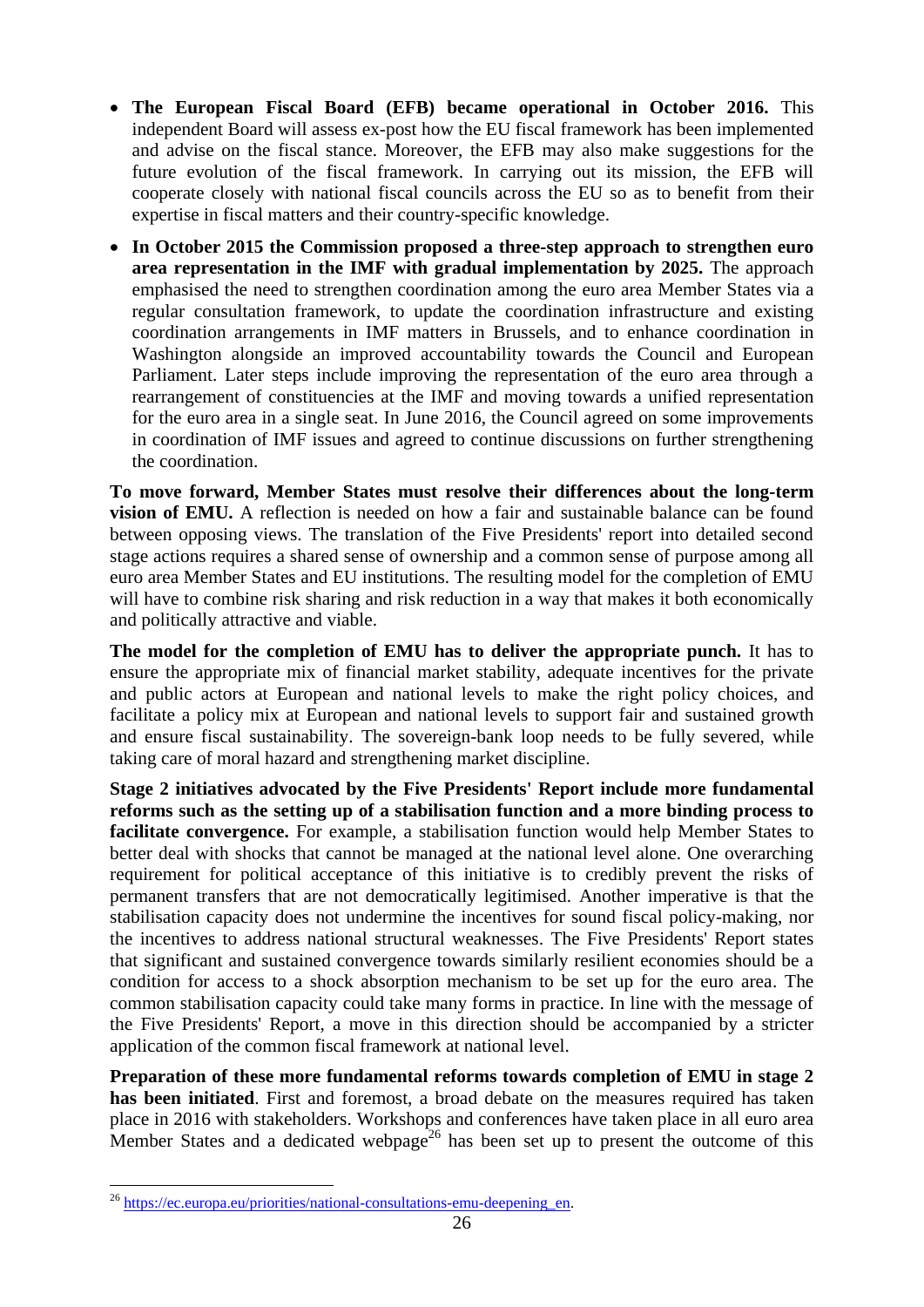consultation. The Commission is planning to present in March 2017 its ideas on the future steps of the EU.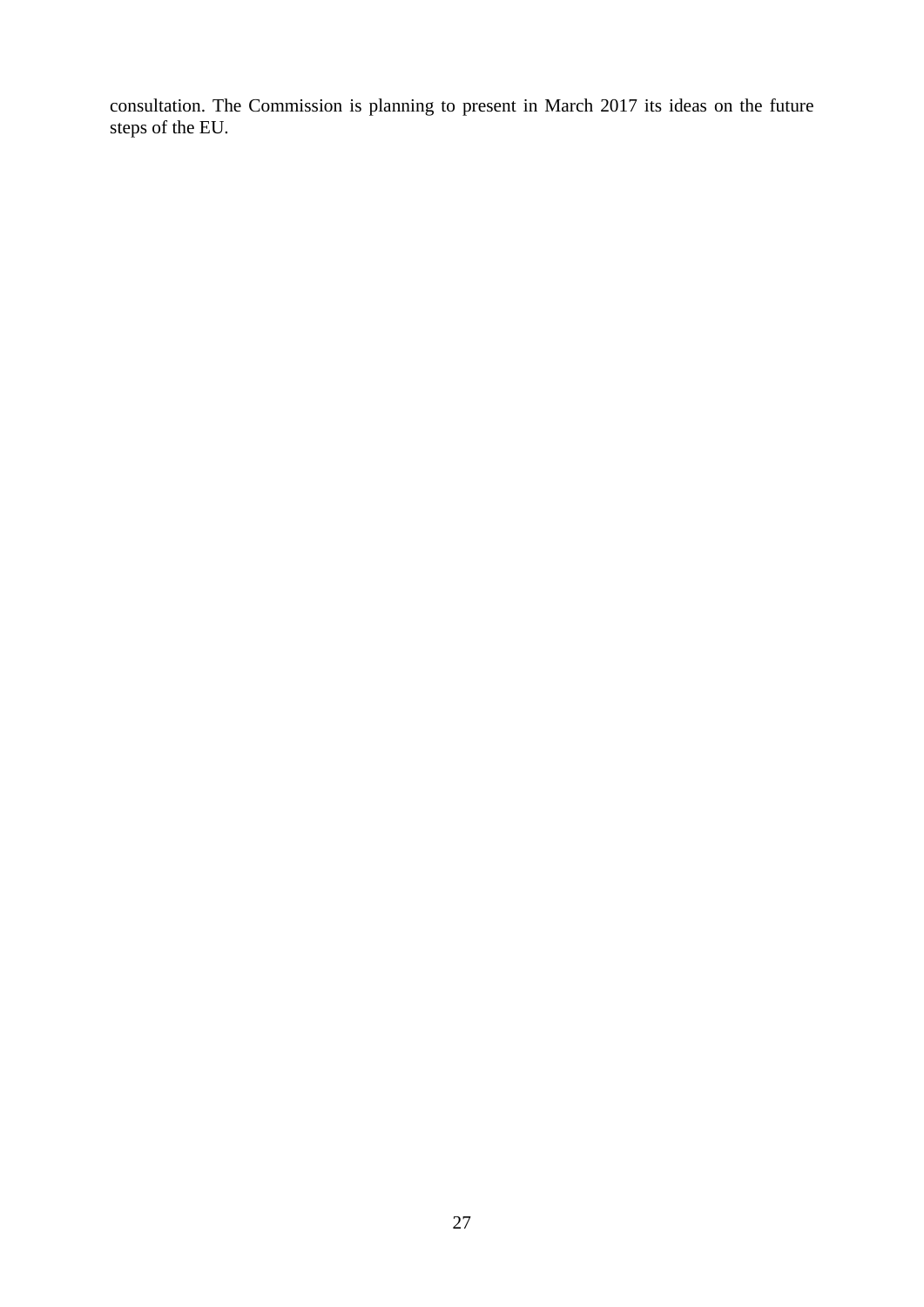## **PRELIMINARY ASSESSMENT OF IMPLEMENTATION OF THE 2016 EARS 27**

#### **Summary assessment**

| <b>2016 Euro Area Recommendations</b>                                                                                                                                                                                                                                                                                                                                                                                                                                                                                                                                                                                                                                                                                            |                                                                                                                                                                                                                                                                                                                                                                                                                                                                                                                                                                                                                                                                                                                                                                                                                                                                                          |  |  |
|----------------------------------------------------------------------------------------------------------------------------------------------------------------------------------------------------------------------------------------------------------------------------------------------------------------------------------------------------------------------------------------------------------------------------------------------------------------------------------------------------------------------------------------------------------------------------------------------------------------------------------------------------------------------------------------------------------------------------------|------------------------------------------------------------------------------------------------------------------------------------------------------------------------------------------------------------------------------------------------------------------------------------------------------------------------------------------------------------------------------------------------------------------------------------------------------------------------------------------------------------------------------------------------------------------------------------------------------------------------------------------------------------------------------------------------------------------------------------------------------------------------------------------------------------------------------------------------------------------------------------------|--|--|
| <b>CSR1</b><br>Pursue policies that support the recovery, foster<br>facilitate<br>convergence,<br>the<br>correction<br>- of<br>macroeconomic<br>imbalances<br>and<br>improve<br>adjustment capacity. To this end, Member<br>States, particularly those with large stocks of<br>private and foreign debt, should implement<br>reforms that enhance productivity, foster job<br>creation, raise competitiveness and improve the<br>business environment. Member States with<br>large<br>account surpluses<br>should<br>current<br>implement as a priority measures, including<br>structural reforms, that help strengthen their<br>domestic demand and growth potential.                                                           | The euro area has made limited progress in<br>addressing CSR 1:<br>The correction of existing macroeconomic<br>imbalances is taking place, but the process is<br>uneven and slow.<br>Significant progress has been achieved among<br>net debtor countries in correcting their external<br>imbalances, although stocks of net foreign<br>liabilities remain high.<br>In contrast, countries with large surpluses and<br>positive stocks of net liabilities have not<br>corrected their surpluses.<br>There has been some progress in structural<br>$\bullet$<br>reform implementation.                                                                                                                                                                                                                                                                                                    |  |  |
| CSR <sub>2</sub><br>Implement reforms that combine (i) flexible and<br>reliable labour contracts that promote smooth<br>labour market transitions and avoid a two-tier<br>labour market; (ii) comprehensive lifelong<br>learning strategies; (iii) effective policies to help<br>the unemployed re-enter the labour market, (iv)<br>adequate and sustainable social protection<br>systems<br>contribute<br>effectively<br>that<br>and<br>efficiently throughout the life cycle both to<br>social inclusion and labour market integration<br>and, (v) open and competitive product and<br>services markets. Reduce the tax wedge on<br>labour, particularly on low-earners, in a<br>budgetary-neutral way to foster job creation. | The euro area has made some progress in addressing<br>CSR2:<br>Progress has been made in implementing flexible<br>and reliable labour contracts that promote labour<br>market transitions and avoid a two-tier labour<br>market, particularly in the euro area Member<br>States with both large cumulated imbalances and<br>stringent job protection legislation before the<br>crisis.<br>Some progress has been made in implementing<br>$\bullet$<br>comprehensive lifelong learning strategies.<br>Some progress has been made in implementing<br>effective policies to help unemployed re-enter<br>the labour market<br>Some progress has been made in implementing<br>$\bullet$<br>modern social protection systems that support<br>those in need and provide incentives for labour<br>market integration.<br>Limited progress has been made in reducing the<br>tax wedge on labour. |  |  |
| CSR <sub>3</sub><br>Pursue fiscal policies in full respect of the<br>Stability and Growth Pact. For 2016, the<br>objective of a broadly neutral aggregate fiscal<br>stance in the euro area appears appropriate in<br>order to reflect a balance between long-term<br>short-term<br>fiscal<br>sustainability<br>and<br>macroeconomic stabilisation. With a view to<br>2017, reduce public debt to restore fiscal buffers<br>and avoid pro-cyclicality. Differentiate the<br>fiscal effort by individual Member States in line                                                                                                                                                                                                    | The euro area has made some progress in addressing<br>CSR 3:<br>Most Member States broadly complied with the<br>Stability and Growth Pact in 2016. Some<br>benefitted from the flexibility arrangement to<br>promote structural reforms and investment. Two<br>Member States required new deadlines to correct<br>their excessive deficits.<br>For 2016, a slightly expansionary fiscal stance is<br>expected, which is deemed appropriate for<br>stabilisation purposes in a still tepid recovery,                                                                                                                                                                                                                                                                                                                                                                                      |  |  |

<sup>&</sup>lt;sup>27</sup> A fuller assessment, based on individual country's progress with the CSRs flagged as relevant for the implementation of the 2016 EARs, will be presented in the country reports of Spring 2017.